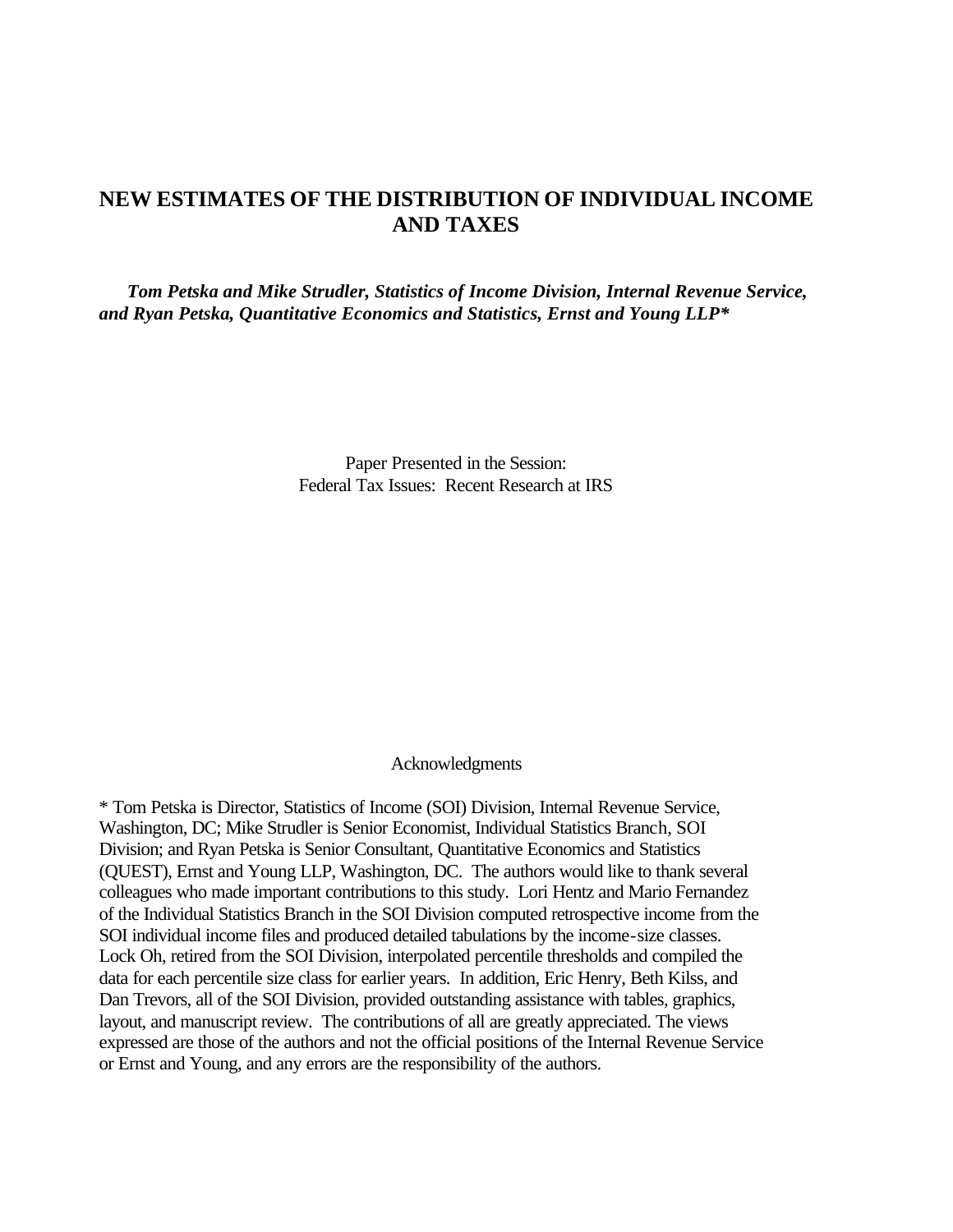### **NEW ESTIMATES OF THE DISTRIBUTION OF INDIVIDUAL INCOME AND TAXES**

Different approaches have been used to measure the distribution of individual income over time. Survey data, such as those from the U.S. Census Bureau's Current Population Survey (CPS) and Survey of Income and Program Participation (SIPP), have been compiled with comprehensive enumeration, but underreporting of incomes, inadequate coverage at the highest income levels, and omission of a key income type jeopardize the validity of results. Administrative records, such as individual income tax returns, may be less susceptible to underreporting of income but exclude certain nontaxable income types. In addition, estimates of change can be unreliable in periods when the tax law has been substantially altered. Record linkage studies have capitalized on the advantages of both approaches, but are costly and severely restricted by the laws governing interagency data sharing.

This paper is the fourth in a series examining trends in the distribution of individual incomes and tax burdens based on a consistent and comprehensive measure of income derived from individual income tax returns.<sup>1,2,3</sup> In the three previous papers, we demonstrated that the shares of income accounted for by the highest income-size classes have clearly increased over time, although some of this increase was tempered by corresponding increases in the shares of taxes paid by these groups. We also demonstrated the superiority of our comprehensive and consistent income measure, the 1979 Retrospective Income Concept, particularly in periods of tax reform.

In this paper, we continue the analysis of individual income and tax distributions. The paper has four sections. In the first section, we briefly summarize this measure of individual income derived as a "retrospective concept" from individual income tax returns. In the second section, we present the results of our analysis of time series data on individual incomes and taxes. Next, we estimate Lorenz curves and compute Gini coefficients from these data and summarize our findings. Finally, data sources, limitations, and conclusions are presented.

#### **DERIVATION OF THE 1979 RETROSPECTIVE INCOME CONCEPT**

The tax laws of the 1980's and 1990's made significant changes to both the tax rates and definitions of taxable income. The tax reforms of 1981 and 1986 significantly lowered individual income tax rates, and the latter also substantially broadened the income tax base. The tax law changes effective for 1991 and 1993 initiated rising individual income tax rates and further modifications to the definition of taxable income.<sup>1,2,3</sup> Law changes effective for 1997 substantially lowered the maximum tax rate on capital gains. With all of these changes, the questions that arise are what has happened to the distribution of individual income, the shares of taxes paid, and average taxes by the various income-size classes?

In order to analyze changes in income and taxes over time, consistent definitions of income and taxes must be used. However, as noted above, the Internal Revenue Code has been substantially changed in the last 22 years—both the concept of taxable income and the tax rate schedules have been significantly altered. The most commonly used income concept available from Federal income tax returns, Adjusted Gross Income (AGI), was designed to facilitate tax administration, and its definition has changed over time to reflect modifications to the Internal Revenue Code. These changes made it difficult to use AGI for inter-temporal comparisons of income.

For this reason, an income definition that would be both comprehensive and consistent over time was developed.<sup>4,5,6,7</sup> The 1979 Retrospective Income Concept was designed to include the same income and deduction items from items available on Federal individual income tax returns. Tax Years 1979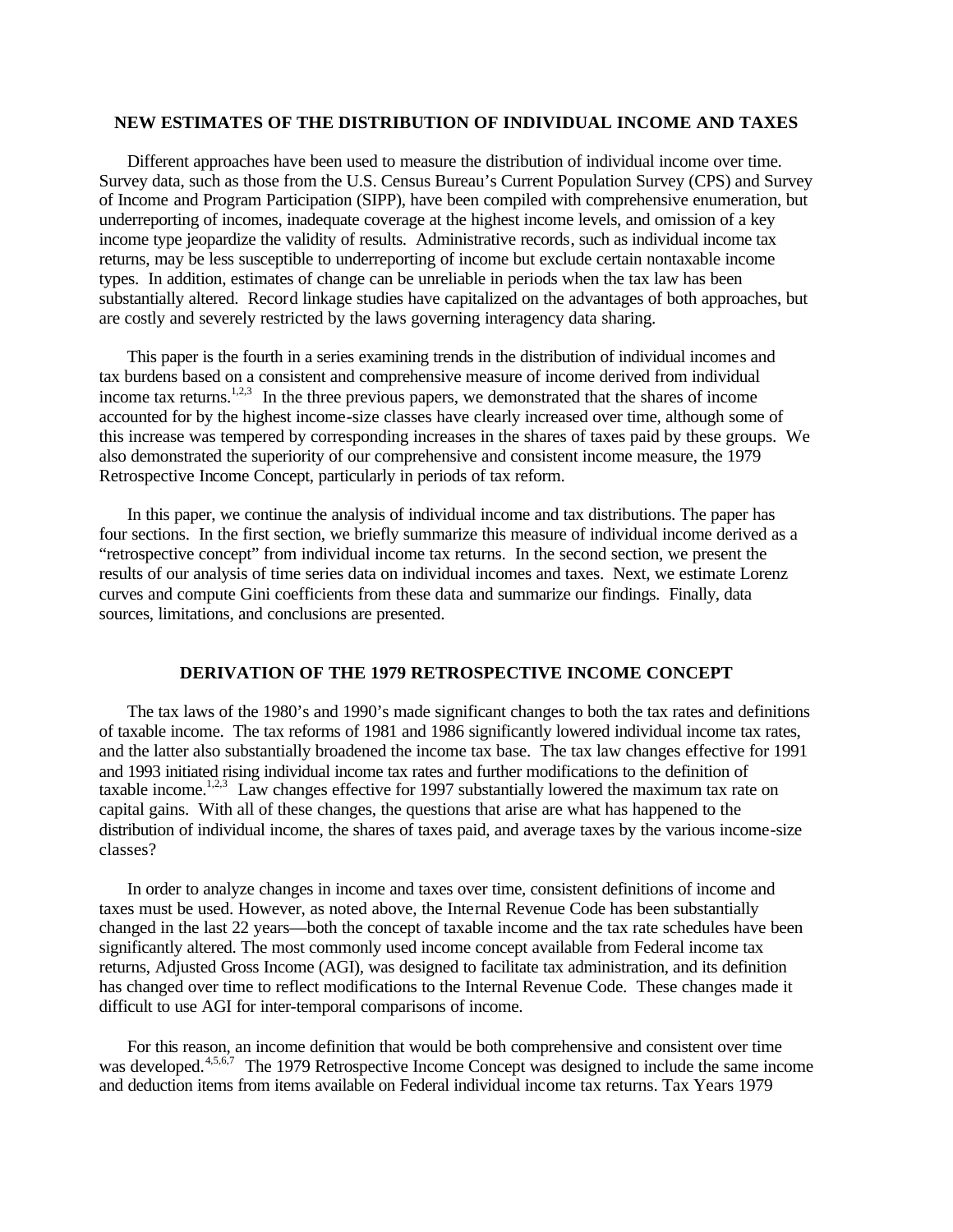through 1986 were used as base years to identify the income and deduction items, and the concept was subsequently applied to later years by including the same income components common to all years. As shown in Figure A (see end of file for all figures and tables), the calculation of the 1979 Retrospective Income Concept includes several items partially excluded from AGI for the base years, the largest of which was capital gains. The full amounts of all capital gains, as well as all dividends and unemployment compensation, were included in the income calculation. Total pensions, annuities, IRA distributions, and rollovers were added, including nontaxable portions that were excluded from AGI. Social Security benefits were omitted because they were not reported on tax returns until 1984. Also, any depreciation in excess of straight-line depreciation, which was subtracted in computing AGI, was added back.

For this study, retrospective income was computed for all individual income tax returns in the annual Statistics of Income (SOI) sample files for the period 1979 through 2000. Loss returns were excluded and the tax returns were tabulated into income-size classes based on the size of retrospective income and ranked from highest to lowest. Percentile thresholds were estimated or interpolated for income-size classes ranging from the top 0.1 percent to the bottom 20 percent.<sup>8,9,10</sup> For each size class, the number of returns and the amounts of retrospective income and taxes paid were compiled. From these data, income and tax shares and average taxes were computed for each size class for all years. Table 1 presents the income thresholds for all of the years.

## **THE DISTRIBUTION OF INCOME AND TAXES**

With this database, we sought to answer the following questions—have the distribution of individual incomes (i.e., income shares), the distribution of taxes (i.e., tax shares), and the average effective tax rates (i.e., tax burdens) changed over time? As a first look at the data, we examined the income thresholds of the bottom (or entry level) of each income-size class and a clear pattern emerged. While all of the income thresholds have increased over time, the largest increases in absolute terms, and on a percentage basis, were with the highest income-size classes.

For example, while \$233,539 was needed to enter the top 0.1 percent for 1979, \$1,696,322 was needed for entry into this class for 2000. This represents a more than 626-percent increase. Also, while \$79,679 of retrospective income was needed to enter the top 1-percent size class for 1979, \$354,035 was needed for entry into this size class for 2000, an increase of 344 percent. For the top 20 percent, the threshold increased by 157 percent, and, for the bottom 20 percent, the increase was only 118 percent. Since much of these increases are attributable to inflation, we computed constant dollar thresholds, using the Consumer Price Index, which are plotted in Figure B and shown in Table 2.<sup>11</sup>

What is most striking about these data are the changes between 1979 and 2000 for the various income-size percentile thresholds. For example, the threshold for the top 0.1 percent grew (using a 1982-1984 base) from \$321,679 for 1979 to \$985,088 for 2000, an increase of 206 percent. Similarly, the threshold for the taxpayers in the 1-percent group rose from \$109,751 for 1979 to \$205,595 for 2000, an increase of over 87 percent. However, the thresholds for each lower percentile class show smaller increases in the 22-year period; the top 20-percentile threshold increased only 8.2 percent, and the 40-percent and all lower thresholds declined in inflation-adjusted dollars, with larger percentage reductions for the smaller income-size classes.

#### **Income shares**

The data on income shares by percentile -size classes are provided in Table 3 (see end of file for all figures and tables) and summarized in Figure C (see end of file for all figures and tables)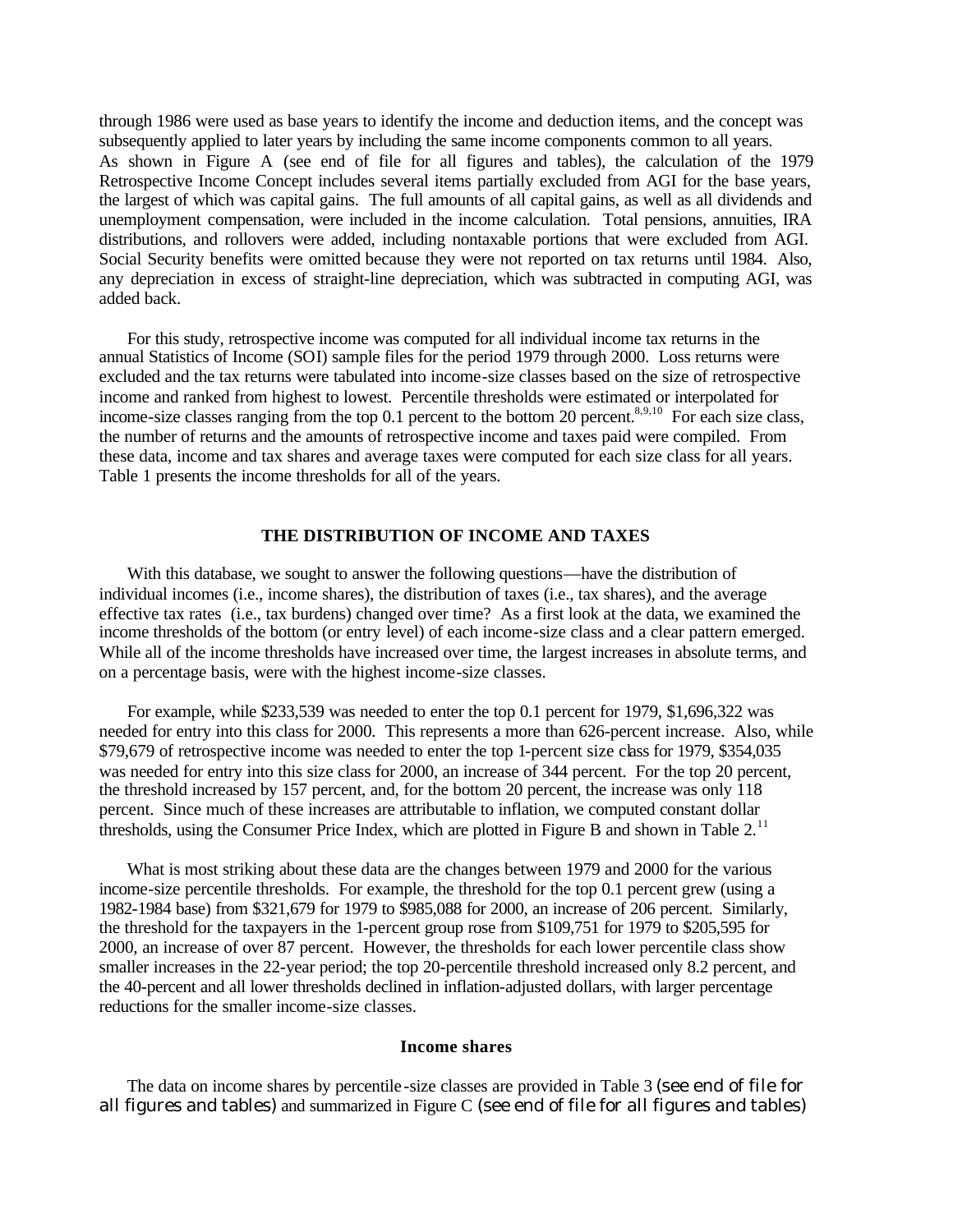for 1979 through 2000. The share of income accounted for by the top 1 percent of the income distribution has climbed steadily from a low of 9.58 percent (3.28 for the top 0.1 percent) for 1979 to a high of 21.58 percent (10.49 for the top 0.1 percent) for 2000. While this increase is quite steady, there were some significantly large jumps, particularly for 1986, due to a surge in capital gains realizations after the passage, but before implementation, of the Tax Reform Act of 1986 (TRA). The top 1-percent share also increased for 1996 through 2000, when sales of capital assets also grew considerably each year. Notable declines in the top 1-percent share occurred in the recession years of 1981 and 1990- 1991.

This pattern of an increasing share of total income is mirrored in the 1-to-5 percent class but to a considerably lesser degree. For this group, the income share increased from 12.60 percent to 15.25 percent in this period. All of the other lower percentile -size classes, from the 5-to-10 and 10-to-20 percent classes to the four lowest quintiles, show declines in shares of total income over the 22-year period. Overall, the top quintile increased its share of total income from 50 percent for 1979 to over 62 percent for 2000.

### **Tax shares**

Data on tax shares by the percentile -size classes are shown in Table 4 (see end of file for all figures and tables) and summarized in Figure D(see end of file for all figures and tables).<sup>12</sup> The share of taxes accounted for by the top 1-percent group also climbed steadily in this period, from initially at 19.75 percent (7.38 for top 0.1 percent) for 1979, then declining to a low of 17.42 percent for 1981, before rising to 36.30 percent (19.44 for top 0.1 percent) for 2000. The corresponding percentages for 2000 for the 1 percent and 0.1 percent groups are 37.68 and 19.44 percent, respectively accounting for the 2000 tax rebate, which is discussed below. As with incomes, there were some unusually large increases, particularly for 1986, but also for 1982, 1983, 1988, 1992, 1993 (the first year of the 39.6 percent top marginal tax rate), 1995, 1996, 1999, and 2000. One common feature for all these years was that net capital gains reported in AGI showed double-digit growth from the previous year.<sup>6,7</sup>

The 1-to-5 percent size class exhibited relatively modest change in its share of taxes, increasing from 17.53 percent to 19.88 percent in the period. The 5-to-10 percent class, and all lower income-size classes, had declining shares of total tax. The top quintile increased its share of taxes from 66.82 percent to 81.09 percent of the total in the 1979 to 2000 period.

#### **Average tax rates**

Average tax rates by income-size class are presented in Figure E (see end of file for all figures and tables) and Table 5 (see end of file for all figures and tables). What is most striking about these data is that the levels of the average tax burdens increase with income size in most years (the only exceptions being 1980 and 1986 for just the two highest groups). The progressivity of the individual income tax system is clearly demonstrated.

Despite the fact that the overall average tax rate increased by less than one percentage point between 1979 and 2000 (i.e., rising from 13.96 percent to 14.85 percent), the average rate for all but the very lowest size class actually declined.<sup>13</sup> While this at first appears to be inconsistent, it is clear how this did in fact occur – over time, the proportion of income has shifted to the upper levels of the income distribution, where it is taxed at higher rates. As for the tax share data, accounting for the 2000 rebate had a significant effect, lowering the overall average tax rate to 14.28 percent.

In examining the average tax data by income size, four distinct periods emerge. First, the average tax rates were generally climbing up to the implementation of the Economic Recovery Tax Act (ERTA)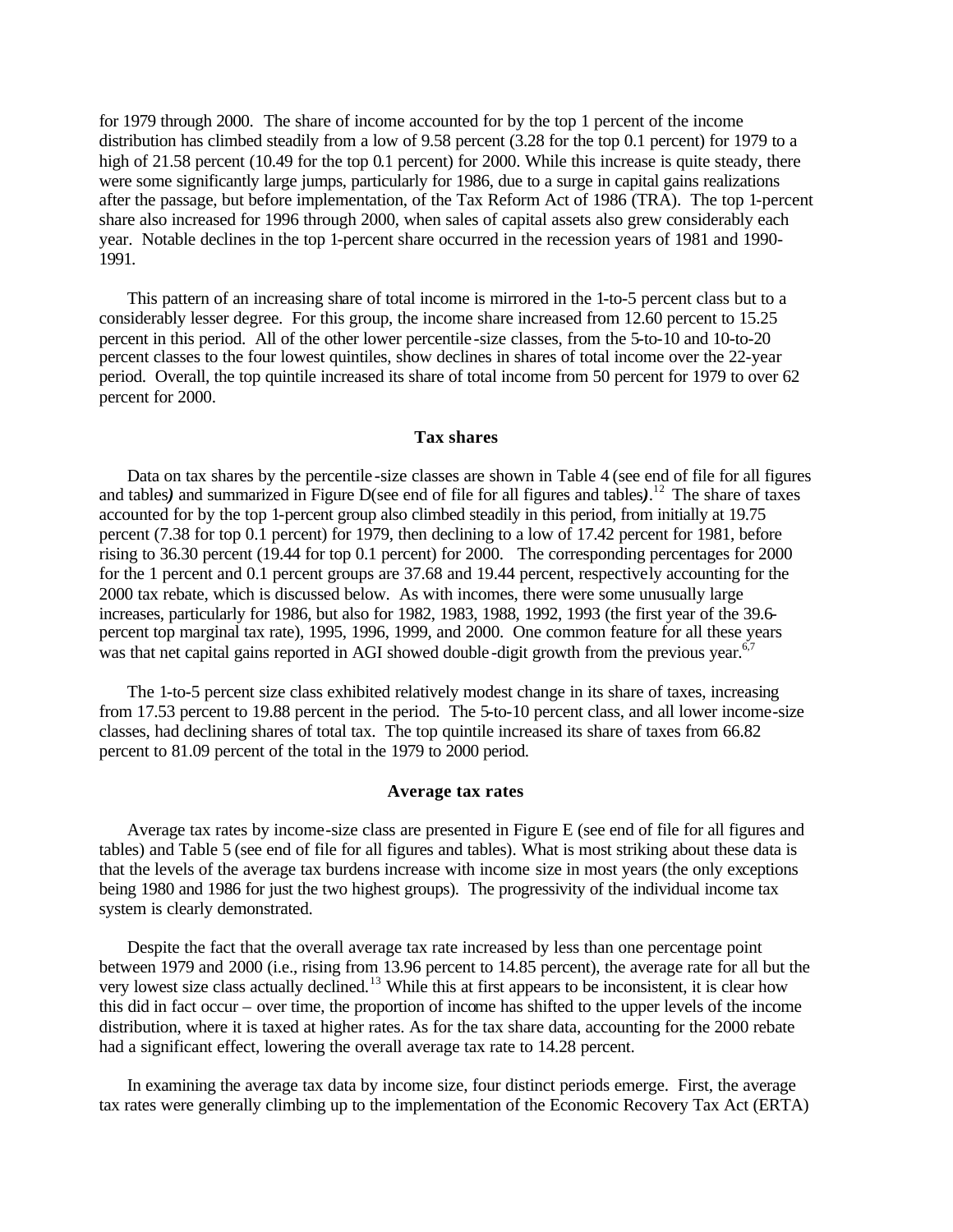effective for 1982. This was an inflationary period, and prior to indexing of personal exemptions, the standard deduction, and tax brackets, which caused many taxpayers to face higher tax rates. (Indexing became a permanent part of the tax law for Tax Year  $1985.$ <sup>6</sup>) Also, this period marked the recovery from the recession in the early 1980's.

Similarly, average taxes also climbed in the period after 1992, the period affected by the Omnibus Budget and Reconciliation Act (OBRA). This was not surprising for the highest income-size classes, ones affected by the OBRA-initiated 39.6-percent top marginal tax rate, but the average tax rate increases are also evident in the smaller income-size classes for most years in the 1993 to 1996 period as well.

For the majority of intervening years (i.e., 1982 through 1992), average tax rates generally declined by small amounts for most income-size classes, although the period surrounding the implementation of the 1986 Tax Reform Act (TRA) gave rise to small increases in some classes. Despite the substantial base broadening and rate lowering initiated by TRA, for most income-size classes, the changes to average rates were fairly small. However, it should be kept in mind that individuals can and do move between income-size classes.

The rates for the top 0.1 percent clearly show the effects of the 1986 capital gains realizations, in anticipation of the ending of the 60-percent long-term gains exclusion, which began in 1987. The average tax rate for this income-size class dropped for 1986, but rose sharply for 1987, before dropping again for each of the next three years.

To assess what happened, it is important to look at the underlying data. The substantial increase in capital gains realizations for 1986 swelled the aggregate income and tax amounts for upper income classes and also raised the income thresholds of these top classes. However, since much of the increase in income for these size classes was from net long-term capital gains, which had a maximum effective tax rate of 20 percent (i.e., a 50-percent maximum marginal tax rate combined with the 60-percent exclusion), it is not surprising that the average tax rate for these top size classes declined.

Last, are those years affected by the Taxpayer Relief Act of 1997 (1997 through 2000), where the top rate on long-term capital gains was reduced significantly from 28 to 20 percent. For 1997, the first year under this law, when the lower rates were only partially in effect, the average tax rate fell for the top 0.1-percent group of taxpayers but increased for all other groups. However, for 1998, the first full year under lower capital gains rates, all groups up to the 40-to-60 percent class had reduced average tax rates (while the lowest two quintiles had virtually the same average tax rates). For all groups (except for the 20-40 and the 60-to-80 percent groups in 1999), the average rates returned to increasing for both 1999 and 2000.

The Economic Growth and Tax Relief Reconciliation Act of 2001 has further reduced marginal tax rates over several years. One of these reductions was an introduction of a ten-percent bracket on the first \$6,000 (\$12,000 if married filing a joint return) of taxable income. In an attempt to fuel a recovery from recession, this reduction was introduced retroactively in the form of a rebate based on Tax Year 2000 filings. Therefore, we simulated the rebate on the Tax Year 2000 Individual File to see its effects on average tax rates. When the rebate is taken into account, the average rates decreased for all groups, except for the top 0.1 and the 1-5 percent, reversing the pre-rebate increases.

## **LORENZ AND GINI ANALYSIS OF THE DISTRIBUTIONS**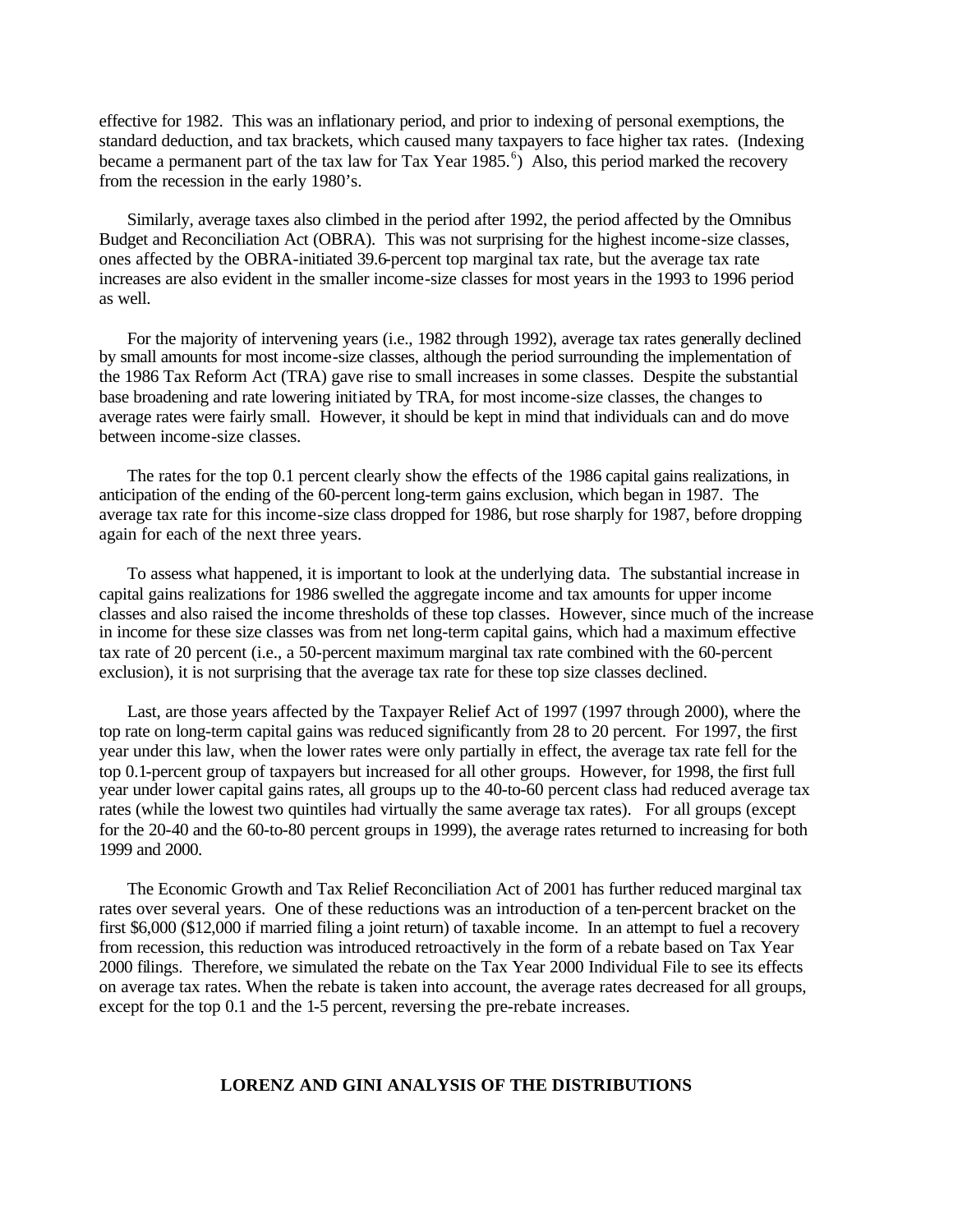To further analyze the data, we estimated Lorenz curves and computed Gini coefficients for all years. The Lorenz curve is a cumulative aggregation of income from lowest to highest, expressed on a percentage basis. To construct the Lorenz curves, we re-ordered the percentile classes from lowest to highest and used the income thresholds as "plotting points" to fit a series of third-order regression equations for each income-size interval in the 22 years, both before- and after-taxes.

Lorenz curves for 1979 and 2000 are plotted in Figure F (see end of file for all figures and tables). The 45-degree diagonal or "identity function" in the figure represents the unlikely situation of everyone having equal amounts of income. In this scenario, 10 percent of the tax return filers would account for 10 percent of the income, as would 50 percent, 90 percent, etc. Clearly, although such a situation is only a mathematical possibility, it is a useful yardstick by which to measure the degree of income inequality.

The Lorenz curve for 1979 is above and to the left of that for 2000 — this is because for each cumulative percent of tax returns (as measured on the horizontal axis), the cumulative percent of income for 1979 (measured on the vertic al axis) exceeds that for 2000. Clearly this is a situation of less income inequality for 1979, which is also evident from the income share data in Figure C (see end of file for all figures and tables) and Table 3 (see end of file for all figures and tables).

Once the Lorenz curves were estimated for all years, Gini coefficients were calcula ted. Intuitively, the Gini coefficient is a measure of the degree of inequality—that is, a higher Gini value represents more inequality. From Figure F (see end of file for all figures and tables), the Gini coefficient is measured as follows:

Gini coefficient = Area A / (Area A + Area B) \* 100

that is, the Gini coefficient is the estimated area above the Lorenz curve but beneath the 45-degree diagonal (i.e., the amount of "inequality") expressed as a percentage of the entire area below the 45 degree diagonal. Thus, if the Lorenz curve were bowed down and to the right, Area A would increase thereby increasing the amount of inequality and the magnitude of the Gini coefficient.

Gini coefficients for all 22 years were estimated for both before- and after-tax income distributions and are presented in Figure G (see end of file for all figures and tables). The Gini coefficients generally increased throughout the 22-year period signifying rising levels of inequality for both the pre- and posttax distributions. This result was not unexpected since it parallels the rising shares of income accruing to the highest income-size classes. Over this period, the before-tax Gini coefficient value increased from 0.469 to 0.588 (25.4 percent), while the after-tax Gini value increased from 0.436 to 0.551 for a slightly higher percentage increase (26.4 percent).

So what has been the effect of the Federal tax system on the size and change over time of the Gini coefficient values? One way of looking at this question is to compare the before- and after-tax Gini values. Although this is not a perfect measure, since the tax law can also affect the pre-tax income distribution, it is still a useful comparison. $<sup>14</sup>$ </sup>

From this comparison, two conclusions are clear. First, Federal income taxation decreases the Gini coefficients for all years. This is not surprising in that the tax rate structure is progressive, with average rates rising with higher incomes, so after-tax income is more evenly distributed than before-tax income. A second question is whether the relationship between the before-tax and after-tax Gini coefficient values has changed over time. From Figure G (see end of file for all figures and tables), the after-tax series closely parallels the before-tax series, with reductions in the value of the Gini coefficient ranging from 0.027 to 0.037. The largest differences, which denote the largest redistributive effect of the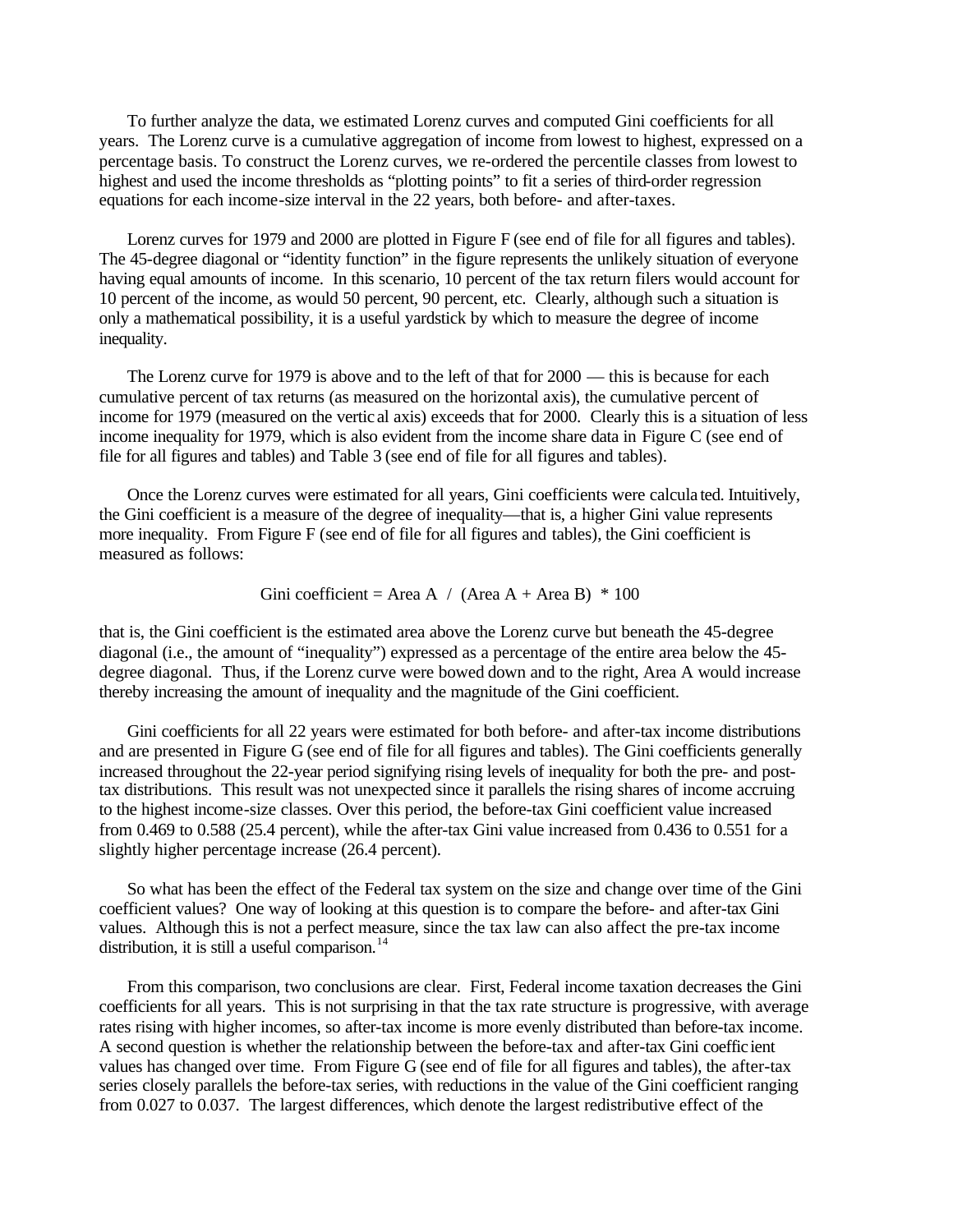Federal tax system, are usually in the periods of relatively high marginal tax rates, particularly 1979-81 and for 1993 and later years.<sup>15</sup> In fact, simulating the rebate for Tax Year 2000 results in the largest difference (0.037) over all the years. If this would have been the only change in marginal rates of the new tax law, the results would be to increase the redistributive effects of Federal taxes. However, for Tax Year 2001 and beyond, the marginal rates of higher income classes will also be reduced over time until the highest rate will be reduced from its current value of 39.6 percent to 35 percent for 2006.

To investigate further, the percentage differences between before and after tax Gini values were computed and are shown as the fourth column in the figure. These percentage changes in the Gini coefficient values, a "redistributive effect," show a decline ranging from 5.3 to 6.9 percent. As for the differences, the largest percentage changes are for the earliest and latest years, periods when the marginal tax rates were high.<sup>15</sup> The largest percentage reduction was for 1979, but the size of the reduction generally declined until 1986, fluctuated at relatively low levels between 1986 and 1992, and then increased from 1993 to 1996. However, coinciding with the capital gains tax reduction for 1997, the percentage change again declined for 1997 through 1999. Nevertheless, it increased for 2000, with and without the rebate included.

So what does this all mean? First, the high marginal tax rates prior to 1982 appear to have had a significant redistributive effect. But, beginning with the tax rate reductions for 1982, this redistributive effect began to decline up to the period immediately prior to the 1986 Tax Reform Act (TRA). Although TRA became effective for 1987, a surge in late 1986 capital gains realizations (to take advantage of the 60-percent long-term capital gains exclusion) effectively lowered the average tax rate for the highest income groups thereby lessening the redistributive effect.

For the post-TRA period, the redistributive effect was relatively low, and it didn't begin to increase until the initiation of the 39.6-percent tax bracket for 1993. But since 1997, with continuation of the 39.6-percent rate but with a lowering of the maximum tax rate on capital gains, the redistributive effect again declined. Overall, it appears that the redistributive effect was higher in years that had relatively high marginal tax rates for both ordinary and capital gain income.

To further examine the Gini coefficients over time, we began to survey the literature for other estimates of Gini values. While this work is clearly in its infancy, one finding was that our estimates generally exceed those of other researchers, particularly those based primarily on Census income concepts.<sup>16</sup> If each of these is a valid measure of its respective population, the questions that arise are "What are the reason or reasons for the differences?" and "Which Gini coefficient series is most valid?"

As stated earlier, distributional studies based on Census CPS and SIPP data clearly have more complete coverage of transfer income, which is primarily received at the lower end of the income distribution. So from this standpoint, the Census-based data have a clear advantage. However, the tax data are based on substantially more complete sampling at the highest income levels and, as our data show, much of the increased inequality is attributable to changes to the income shares of these groups. Further, the tax data have one other important difference that primarily affects the incomes of the upper income groups — the inclusion of realized capital gains.

Another "enhancement" to this work would be to estimate the Gini coefficients directly from microdata instead of using estimates derived from using the retrospective thresholds as essentially as plotting points to fit a nonlinear model. While we believe that this would be an improvement, we maintain that our application of a relatively consistent methodology for the 22 years in this study would not appreciably change any of our findings or conclusions.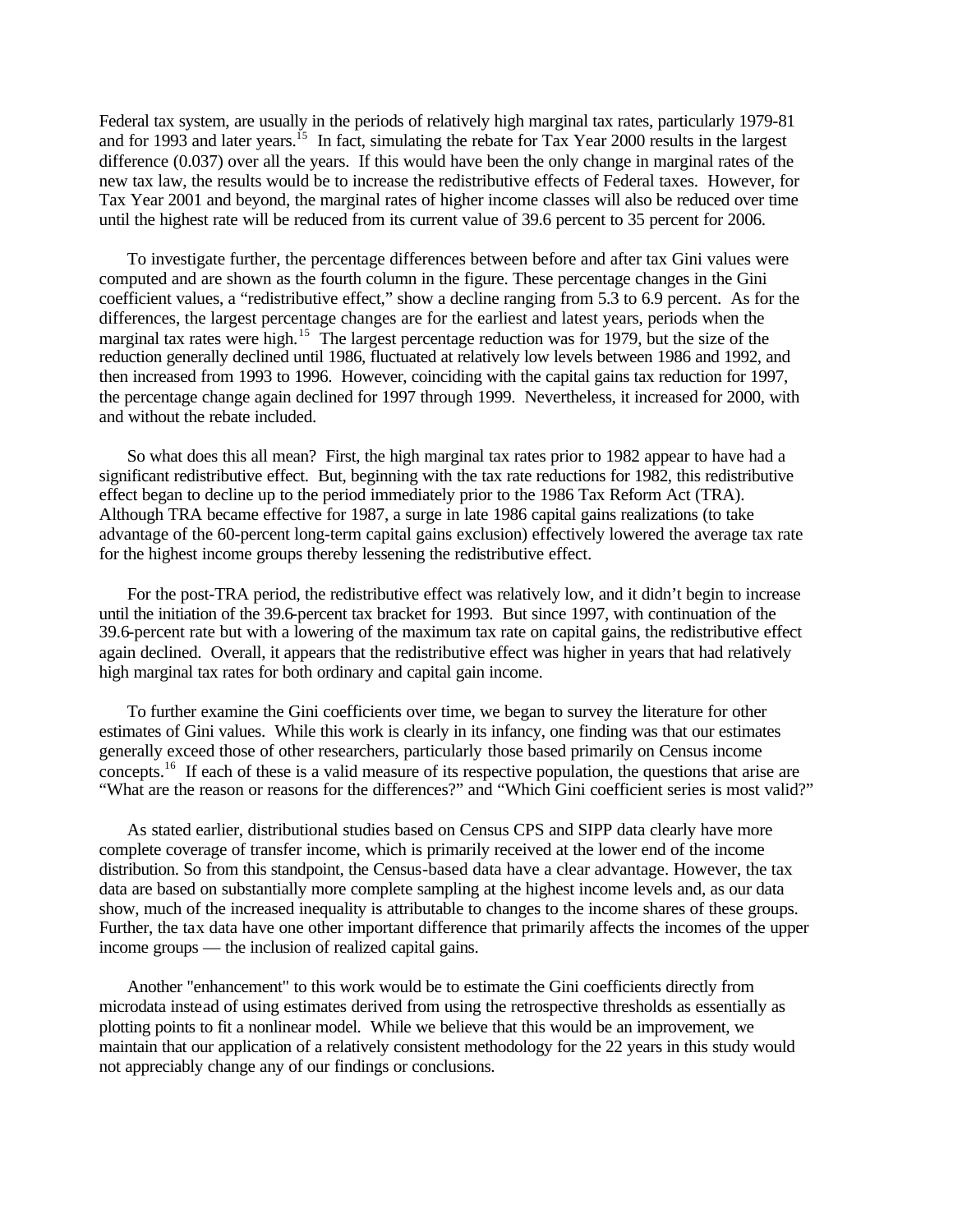Economists generally agree that an ideal measure of income would consist of consumption plus any change in net worth.<sup>17</sup> Implementing such a concept on a current study of income distribution would be very difficult, since changes in asset values are neither widely compiled nor easily measured. So, while the Census-based studies often exclude all capital gains, our study and most others based on tax return data generally include "realized" capital gains, a less-than-ideal proxy for all capital gains. However, despite its shortcomings, some estimate of capital income is essential in measuring the income of high income-size groups. And, since capital gains are so highly concentrated at the upper end of the income distribution, it is not surprising that our income distribution measures more concentration at higher income values, which result in higher estimated Gini coefficient values.

Another issue in Gini estimation concerns the unit of measurement—that is, whether the unit is an individual, family, or household, for example. The tax data are not really any of the above, *per se*. They are a combination of individual and family, based on the filing status elected by the taxpayer. Beginning with 1987, a primary taxpayer was required to list the name and Social Security Number of any dependents claimed as personal exemptions, even if those dependents had to file their own tax returns. So, even though it would be possible to link such tax returns and aggregate their "family income," the retrospective income concept does not currently include this, treating such dependents as separate taxpayers. As a result, such dependent taxpayers would appear to be low-income, unrelated individuals, thereby giving rise to more inequality and higher Gini coefficient values, *ceteris paribus*.

To attempt to ascertain some measure of this effect, we excluded the returns of dependents claimed on a tax return who also filed their own tax returns. And while this comparison was only for one year, we believe it gives a reasonable first look at the degree to which this phenomenon affects estimated Gini coefficient values. For 1997, by excluding these dependents, we calculated a decrease in the Gini coefficient value of 0.03, a 5-percent decrease in inequality. So clearly, the inclusion of the tax returns of these dependents does raise the Gini values, but our initial examination of this effect seems to indicate that it is quite small.

## **DATA SOURCES, LIMITATIONS, AND CONCLUSIONS**

The Statistics of Income (SOI) Division of IRS produces annual studies of individual income and taxes by sampling and compiling data from Forms 1040, *Individual Income Tax Return*. 6 Returns were selected as part of random, stratified cross-sectional samples. For this study, returns from these samples were then tabulated into size classes of retrospective income, and the percentile thresholds are determined by estimation or interpolation.<sup>10</sup>

Although the retrospective income concept is a consistent measure for inter-year income comparisons, it has shortcomings. First, persons with incomes below the filing thresholds are not required to file tax returns and are excluded from the database. To the extent that the size of the nonfiling population changes from year-to-year, such comparisons can be a cause for concern. However, for the period of this study, we feel that this is not a major shortcoming, but one that still needs further investigation. Since the focus of this study has been on the upper tail of the income distribution, minor changes in the lowest end of the filing population would not be expected to influence the top income-size classes by much.

Our data are based on successive cross-sectional samples and are not a panel. In the underlying microdata, individuals can move in and out of annual studies, as well as across the thresholds of income-size classes. Also, as previously noted, the database is derived from individual tax return filings and is not a family income concept. No attempt was made to link the income of dependents to their parents' returns. Cash and in-kind public assistance, as well as earned income tax credit refunds,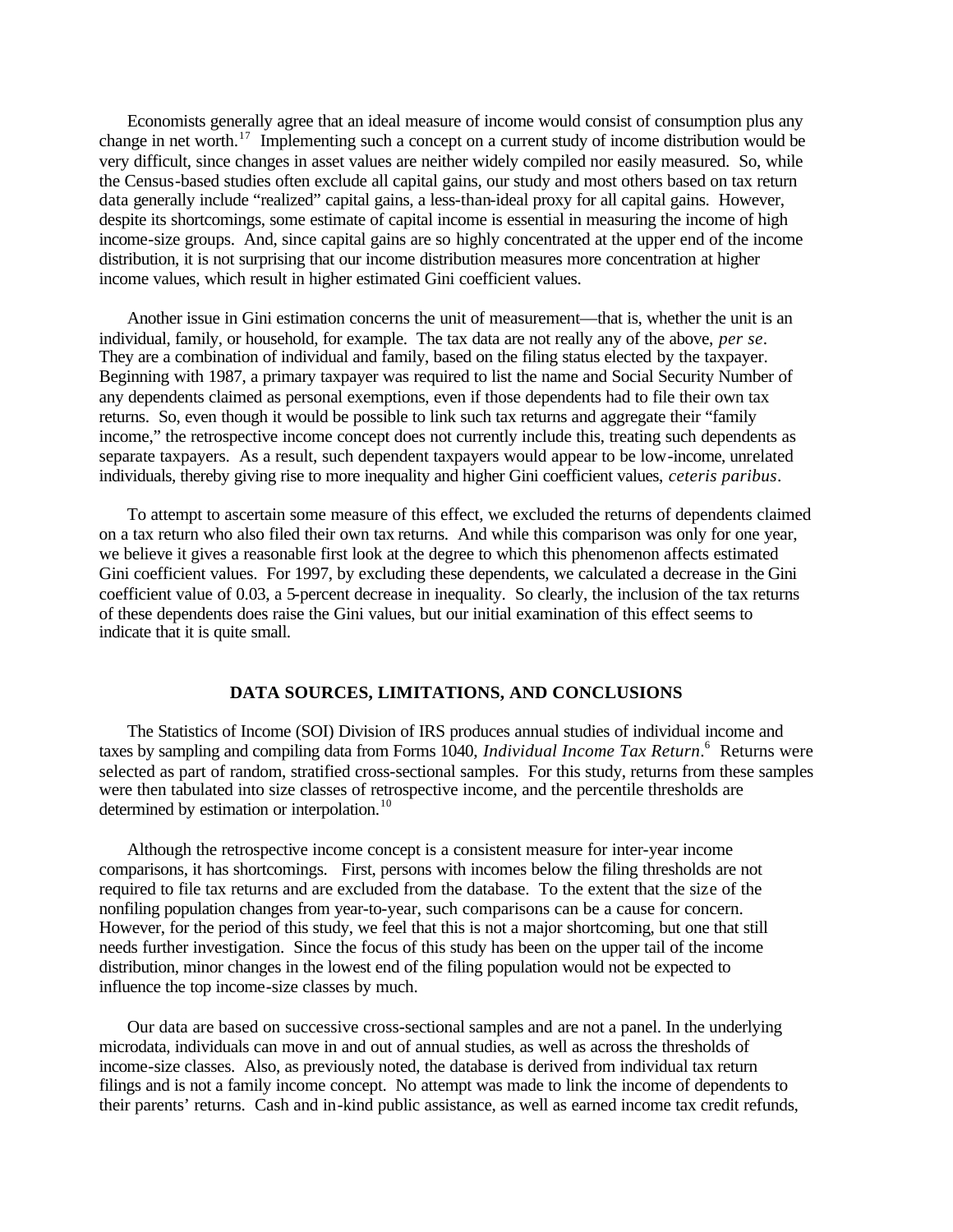are also excluded from retrospective income. Further, while Federal individual income taxes are included, Social Security (FICA) taxes, corporation income taxes, and excise taxes are not. Overall, we believe that retrospective income is an outstanding measure even though it does have limitations in coverage and scope.

Some conclusions can be drawn from examination of these data. Both the income and tax shares of the top 0.1 and 1-percent size classes increased substantially in this period. The income share of the 1 to-10 percent group increased modestly, as did its share of the taxes. The income share of the top quintile increased from 50 percent to over 62 percent of the total, and its share of taxes increased from two-thirds to nearly four-fifths of the total.

The bottom four quintiles all had declining shares of total income between 1979 and 2000. Further, while the declines in the percentage shares of total income decreased with decreasing income size, the percentage changes in the shares were actually largest with the lowest quintiles. Clearly, the pre-tax income shares have shifted upward. However, the declining shares of pre-tax income of the bottom quintiles were somewhat mitigated by their declining shares of taxes.

Concerning average tax rates, most income-size classes had declining average rates between 1979 and 2000. These declines halted in the period 1990 through 1995 (depending on percentile class) and have been generally increasing ever since. Overall, the levels of average taxes clearly increase with increasing income size, which is conclusive evidence of tax progressivity.

In summary, the upper tail of the income distribution has increased its share of total income at the expense of the lower income-size classes. However, this rise in inequality in pre-tax income has been somewhat offset by increases in taxes paid by the top income-size classes, particularly from the tax rate increases for 1993 through 1995. However, starting with 1996, even with these higher tax rates, the tremendous growth in capital gains further increased inequality. This has been compounded by the lowering of tax rates on long-term capital gains starting in 1997.

#### **Notes** 1

- Petska, Tom; Strudler, Mike; and Petska, Ryan, Further Examination of Individual Income and Taxes Using a Consistent and Comprehensive Measure of Income, 1999 Proceedings of the American Statistical Association, Social Statistics Section, 2000.
- 2 Petska, Tom and Strudler, Mike, The Distribution of Individual Income and Taxes: A New Look at an Old Issue, presented at the annual meetings of the American Economic Association, New York, NY, January 1999, and published in Turning Administrative Systems Into Information Systems: 1998-1999.
- 3 Petska, Tom, and Strudler, Mike, Income, Taxes, and Tax Progressivity: An Examination of Recent Trends in the Distribution of Individual Income and Taxes, 1998 Proceedings of the American Statistical Association, Social Statistics Section, 1999.
- <sup>4</sup> Nelson, Susan, Family Economic Income and Other Income Concepts Used in Analyzing Tax Reform, Compendium of Tax Research, 1986, Office of Tax Analysis, U.S. Department of the Treasury, 1987.
- <sup>5</sup> Hostetter, Susan, Measuring Income for Developing and Reviewing Individual Tax Law Changes: Exploration of Alternative Concepts, 1987 Proceedings of the American Statistical Association, Survey Research Methods Section, 1988.
- 6 Internal Revenue Service, Statistics of Income—Individual Income Tax Returns, Publication 1304, (selected years).
- 7 Parisi, Michael and Campbell, Dave, Individual Income Tax Rates and Tax Shares, 1999, Statistics of Income (SOI) Bulletin, Winter 2001-2002, Volume 21, Number 3.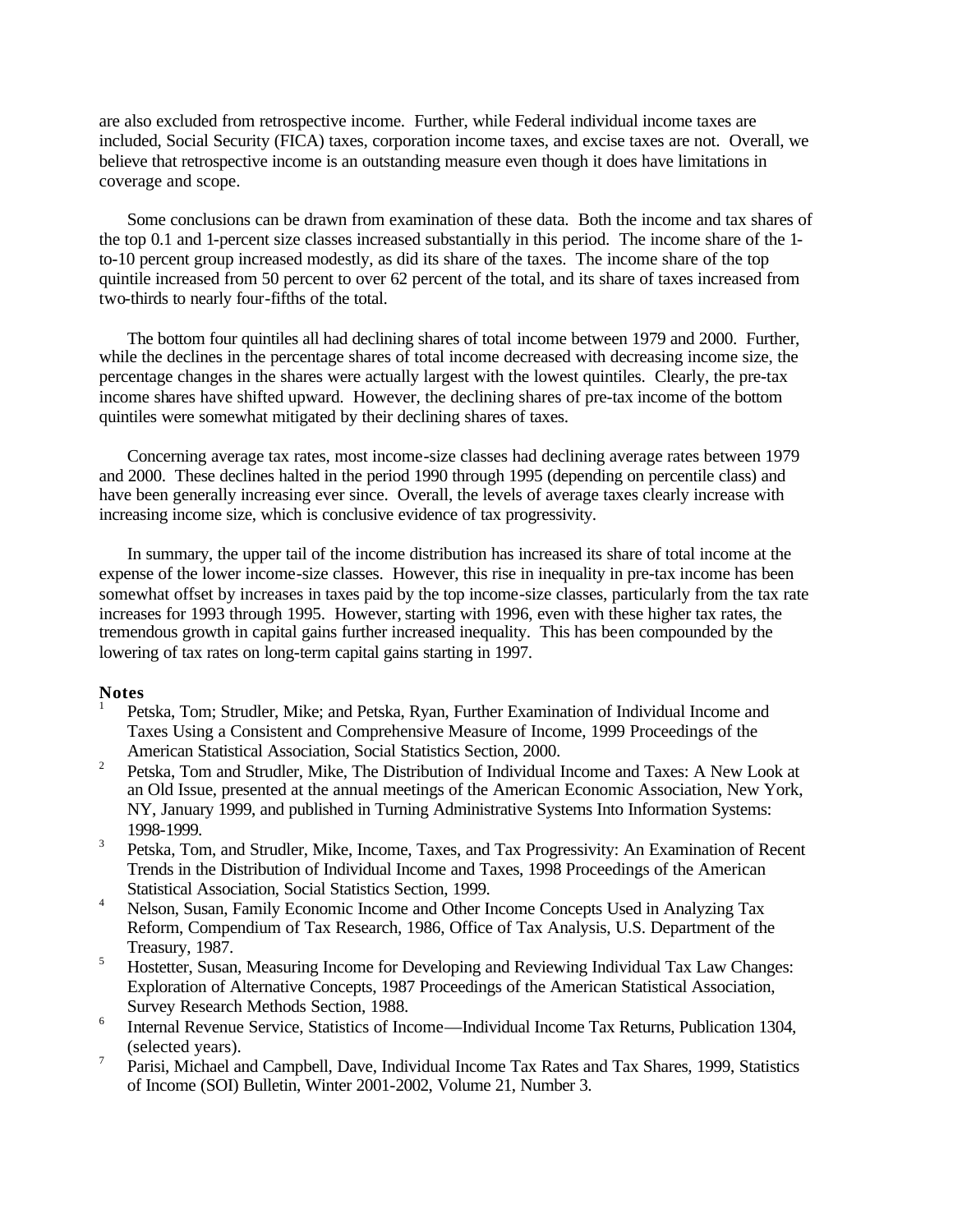- 8 For the years 1979 through 1992, the percentile threshold size classes were estimated by osculatory interpolation as described in Oh and Oh and Scheuren.<sup>9,10</sup> In this procedure, the data were tabulated into size classes and the percentile thresholds were interpolated. For 1993 through 2000, the SOI individual tax return data files were sorted from highest to lowest, and the percentile thresholds were determined by cumulating the applicable percent of records from the top down.
- <sup>9</sup> *Oh, H. Lock, Osculatory Interpolations with a Monotonicity Constraint, 1977 Proceedings of the* American Statistical Association, Statistical Computing Section*, 1978*.
- <sup>10</sup> Oh, H. Lock and Scheuren, Fritz, Osculatory Interpolations Revisited, 1987 Proceedings of the American Statistical Association, Statistical Computing Section, 1988.
- <sup>11</sup> The CPI-U from the U.S. Department of Labor, Monthly Labor Review, was used for deflation of the income thresholds.
- <sup>12</sup> Taxes, taxes paid, tax liabilities, tax shares, and average or effective tax rates are based on income tax, defined as income tax after credits plus alternative minimum tax less the nonrefundable portion of the earned income credit.
- <sup>13</sup> The one exception is for the lowest quintile for Tax Year 1979. The Revenue Act of 1978 increased both exemption and zero-bracket amounts so that many low income tax returns became nontaxable. For 1979, many low-income taxpayers still had to file a return in order to receive refunds. Once they had been nontaxable for 1 year, these individuals could file Forms W-4 instructing their employers to stop withholding income taxes. Thus, after 1979, many taxpayers with low incomes were no longer part of the individual taxpayer filing population.
- $14$  A comparison of the before- and after-tax Gini coefficient values does not exclusively measure the effects of the tax system in that the tax laws can also affect before-tax income. For example, capital gain realizations have been shown to be sensitive to the tax rates so the tax system affects both the before- and after-tax income distributions.
- <sup>15</sup> The period 1982-86 also had relatively high tax rates for ordinary income although it was lower than the preceding years.
- <sup>16</sup> See, for example, Plotnick, Robert D.; Smolensky, Eugene; Evenhouse, Eirik; and Reilly, Siobhan, The Twentieth Century Record of Inequality and Poverty in the United States, Institute for Research on Poverty Discussion Paper No. 1166-98, 1998.
- <sup>17</sup> See, for example, the following for discussions on measuring economic income: Haig, Robert Murray, The Concept of Income—Economic and Legal Aspects, The Federal Income Tax, Columbia University Press, 1921; and Simons, Henry C., Personal Income Taxation: The Definition of Income as a Problem of Fiscal Policy, Chicago University Press, 1938.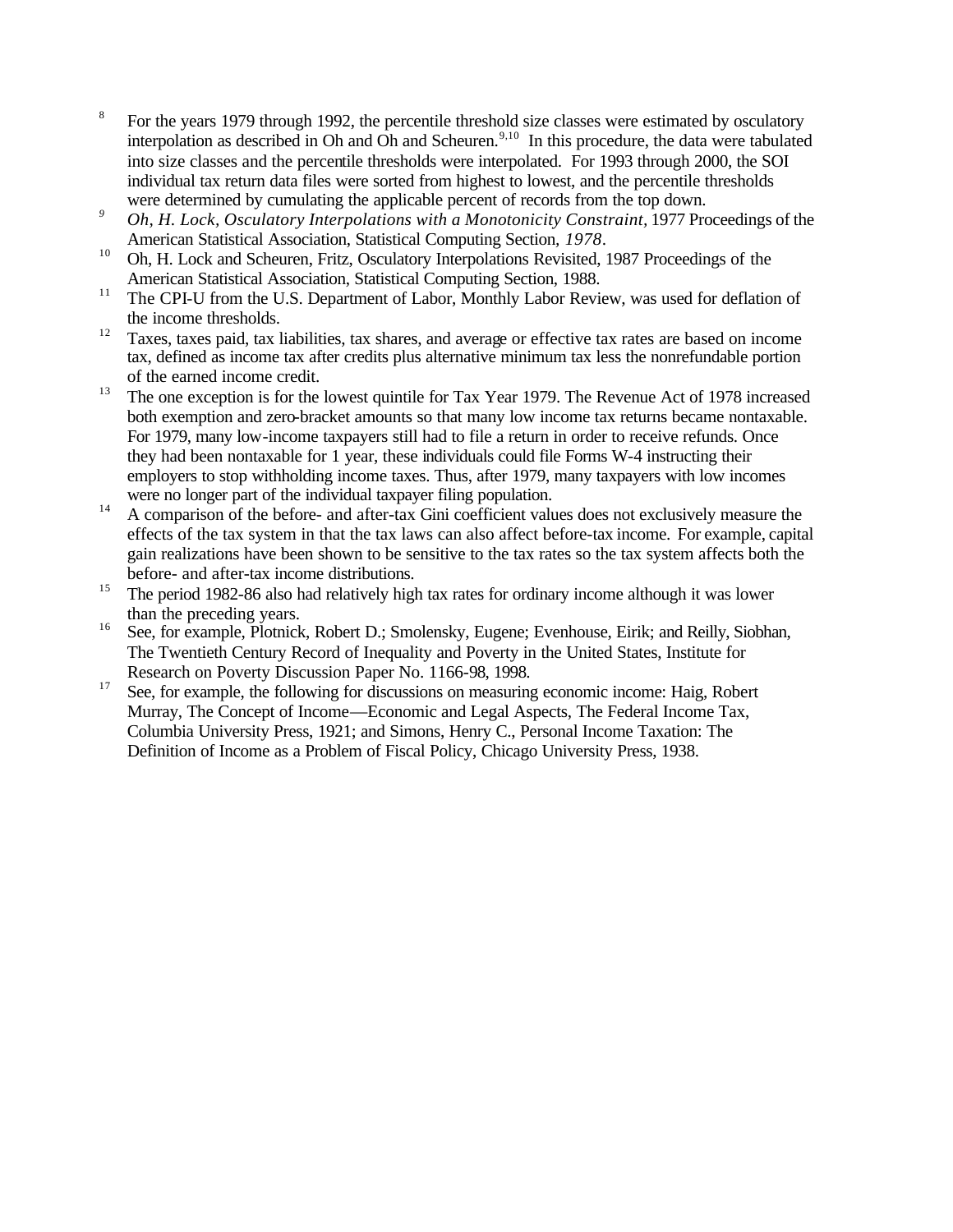**Retrospective Income =** Salaries and wages $<sup>1</sup>$ </sup> **Plus (+):** Interest $1$  $Dividends<sup>1</sup>$ Taxable refunds $1$ Alimony received<sup>1</sup> Capital gains minus allowable losses reported on Schedule  $D<sup>1</sup>$ Capital gains and losses not reported on Schedule  $D<sup>1</sup>$ Other gains and losses (Form  $4797$ )<sup>1</sup> Business net income or loss<sup>1</sup> Farm net income or loss<sup>1</sup> Rent net income or  $loss<sup>1</sup>$ Royalty net income or loss<sup>1</sup> Partnership net income or loss<sup>1</sup> S Corporation net income or loss<sup>1</sup> Farm rental net income or loss<sup>1</sup> Estate or trust net income or  $loss<sup>1</sup>$ Unemployment compensation $1$ Depreciation in excess of straight-line depreciation<sup>2</sup> Total pension income<sup>3</sup> Other net income or loss<sup>1</sup> Net operating  $loss<sup>1</sup>$ **Minus (-):** Disallowed passive losses (Form 8582)<sup>4</sup> Moving  $expenses<sup>1</sup>$ Alimony paid $1$ Unreimbursed business expenses<sup>4</sup>

\_\_\_\_\_\_\_\_\_\_\_\_\_\_\_\_\_\_\_\_\_\_\_\_\_\_\_\_\_\_\_\_\_\_\_\_\_\_\_\_\_\_\_\_\_\_\_ 1 Included in adjusted gross income (AGI) for Tax Year 2000.

 $2$  Adjustment to add back excess depreciation (accelerated over straight-line depreciation) deducted in the course of a trade or business and included in net income (loss) amounts. <sup>3</sup> Includes taxable and tax-exempt pension and retirement distributions, including IRA distributions.

<sup>4</sup> Not included in AGI for Tax Year 2000.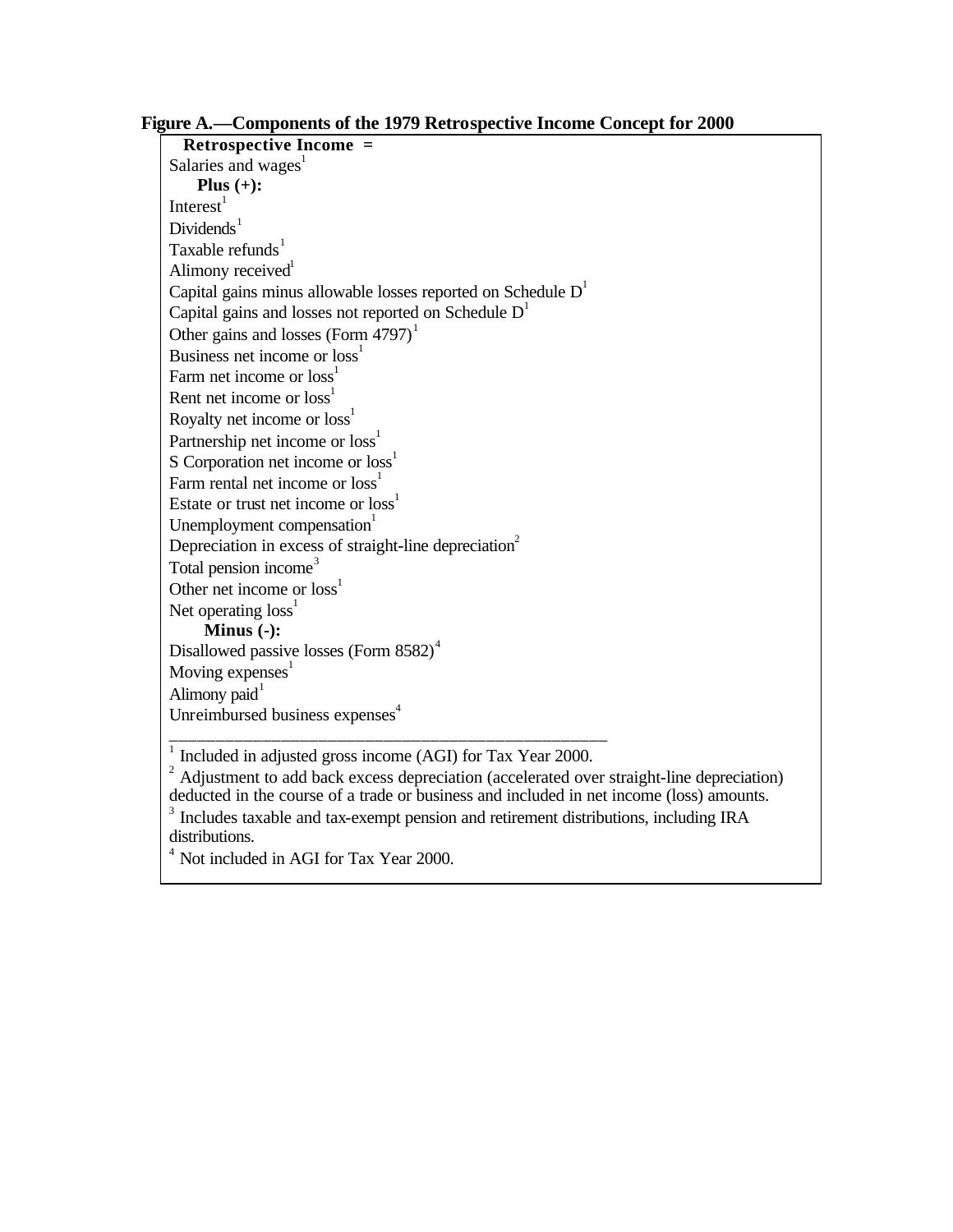



 $\rightarrow$  Top 1%  $\rightarrow$  Top 5%  $\rightarrow$  Top 10%  $\rightarrow$  Top 20%  $\rightarrow$  Top 40%  $\rightarrow$  Top 60%  $\rightarrow$  Top 80%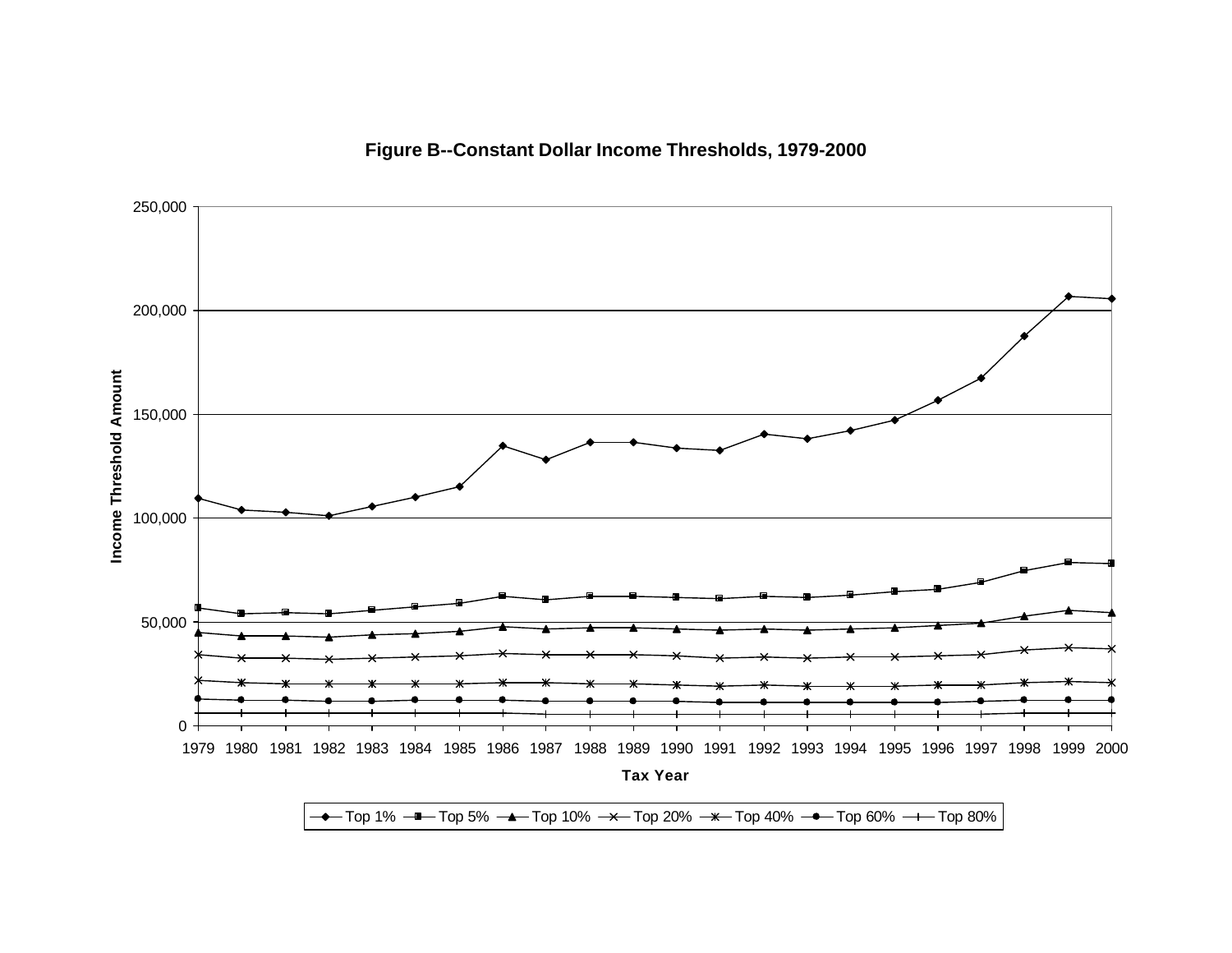

## **Figure C--Income Shares by Income Percentile Size-Classes, 1979-2000**

 $\rightarrow$  Top 1%  $\rightarrow$  1-10%  $\rightarrow$  10-20%  $\rightarrow$  Bottom 80%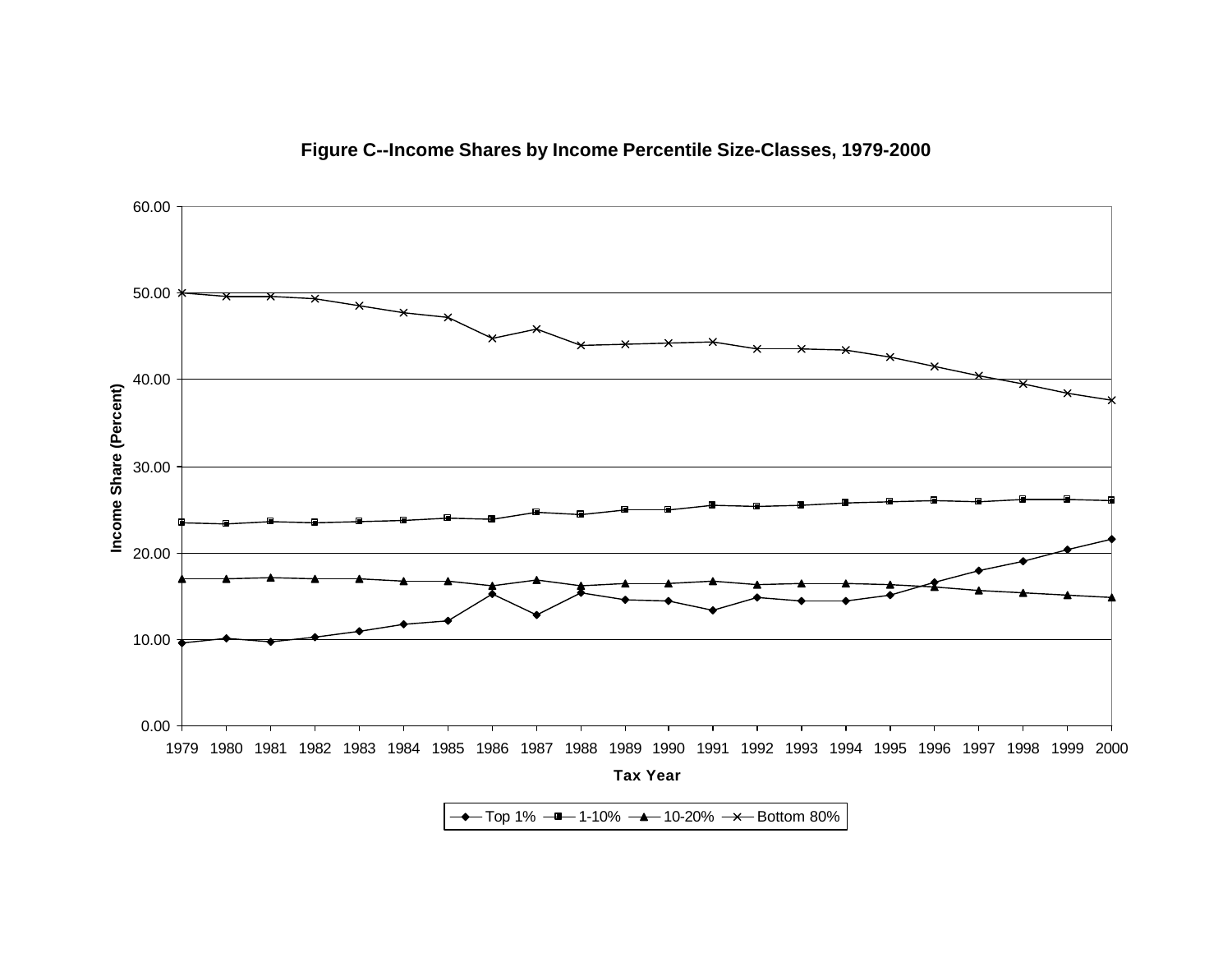

**Figure D--Tax Shares by Income Percentile Size-Classes, 1979-2000**

 $\rightarrow$  Top 1%  $\rightarrow$  1-10%  $\rightarrow$  10-20%  $\rightarrow$  Bottom 80%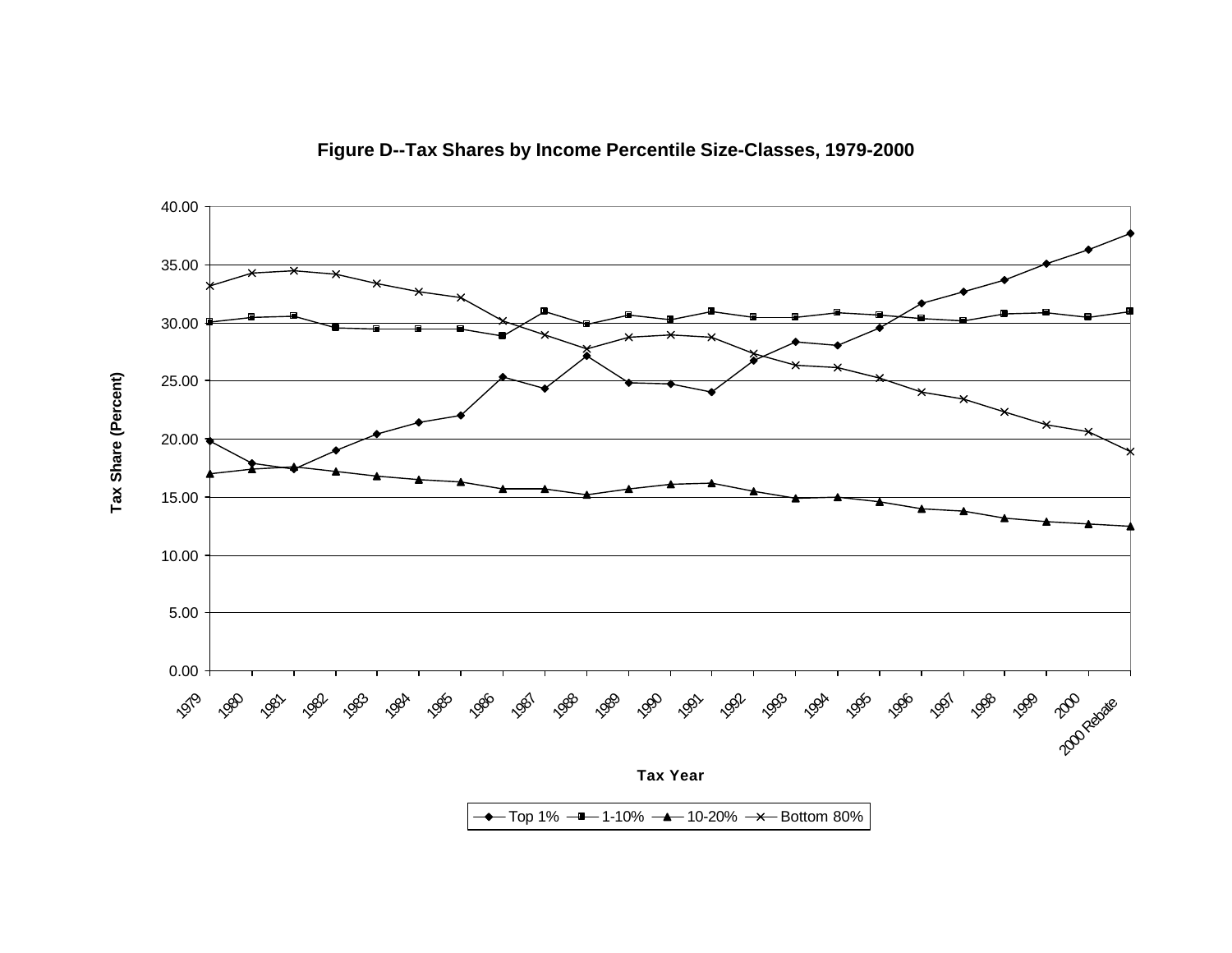

**Figure E--Average Tax Rates for Income Percentile Size-Classes, 1979-2000**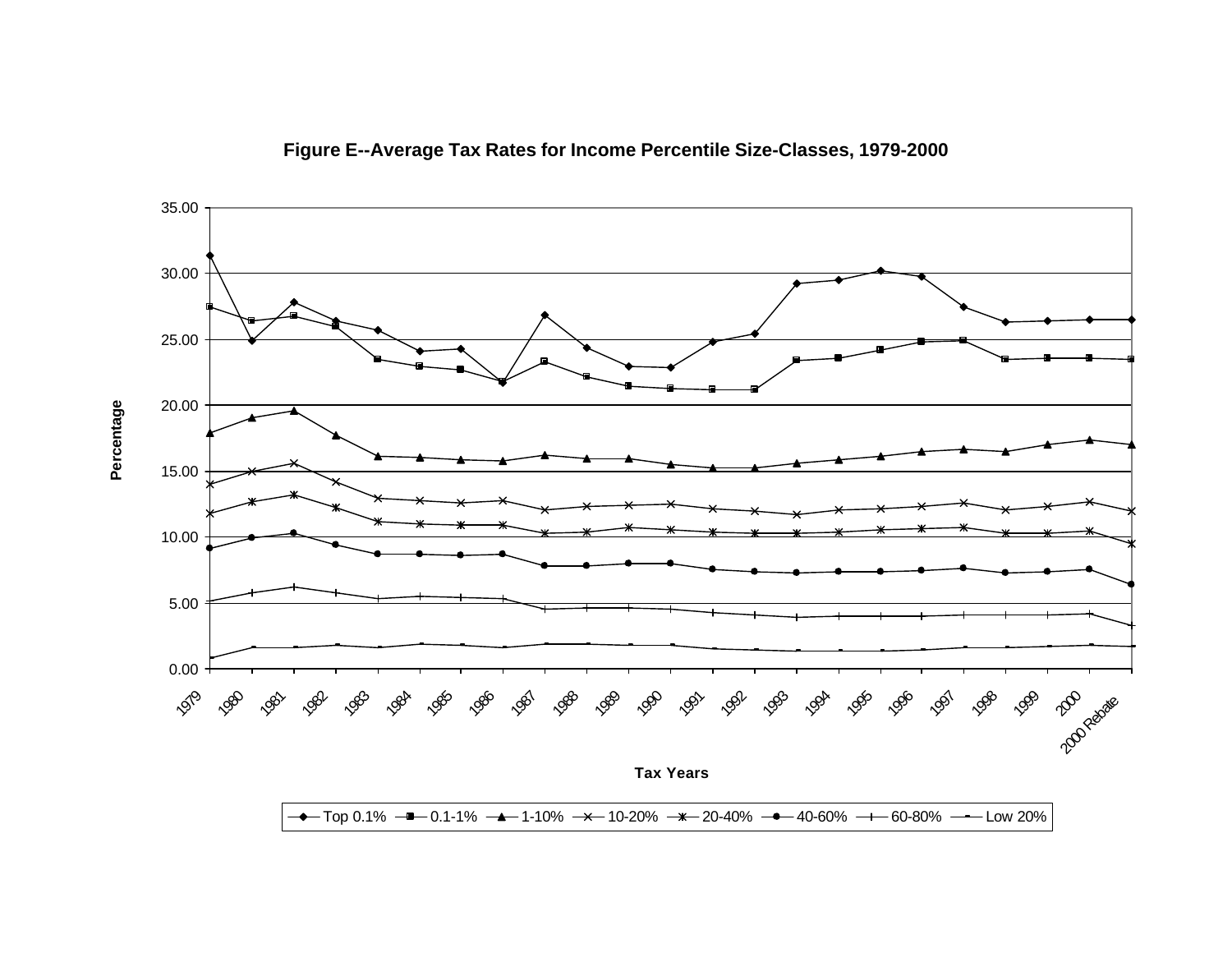

## **Figure G—Gini Coefficients for Retrospective Income, Before and After Taxes, 1979 - 2000**

|             |             |            |                   | Percent           |
|-------------|-------------|------------|-------------------|-------------------|
|             | Gini Before | Gini After | <b>Difference</b> | <b>Difference</b> |
| Year        | Tax         | Tax        |                   |                   |
| 1979        | 0.469       | 0.436      | 0.032             | 6.9               |
| 1980        | 0.473       | 0.442      | 0.031             | 6.6               |
| 1981        | 0.471       | 0.439      | 0.032             | 6.8               |
| 1982        | 0.474       | 0.444      | 0.030             | 6.3               |
| 1983        | 0.482       | 0.455      | 0.028             | 5.8               |
| 1984        | 0.490       | 0.463      | 0.027             | 5.6               |
| 1985        | 0.496       | 0.468      | 0.027             | 5.5               |
| 1986        | 0.520       | 0.492      | 0.028             | 5.3               |
| 1987        | 0.511       | 0.482      | 0.030             | 5.8               |
| 1988        | 0.530       | 0.500      | 0.030             | 5.6               |
| 1989        | 0.528       | 0.500      | 0.028             | 5.4               |
| 1990        | 0.527       | 0.499      | 0.028             | 5.3               |
| 1991        | 0.523       | 0.495      | 0.028             | 5.3               |
| 1992        | 0.532       | 0.503      | 0.029             | 5.5               |
| 1993        | 0.531       | 0.499      | 0.032             | 6.0               |
| 1994        | 0.532       | 0.499      | 0.032             | 6.1               |
| 1995        | 0.540       | 0.506      | 0.033             | 6.2               |
| 1996        | 0.551       | 0.516      | 0.035             | 6.3               |
| 1997        | 0.560       | 0.526      | 0.035             | 6.2               |
| 1998        | 0.570       | 0.536      | 0.034             | 6.0               |
| 1999        | 0.580       | 0.545      | 0.035             | 6.1               |
| 2000        | 0.588       | 0.552      | 0.036             | 6.2               |
| 2000 Rebate | 0.588       | 0.551      | 0.037             | 6.3               |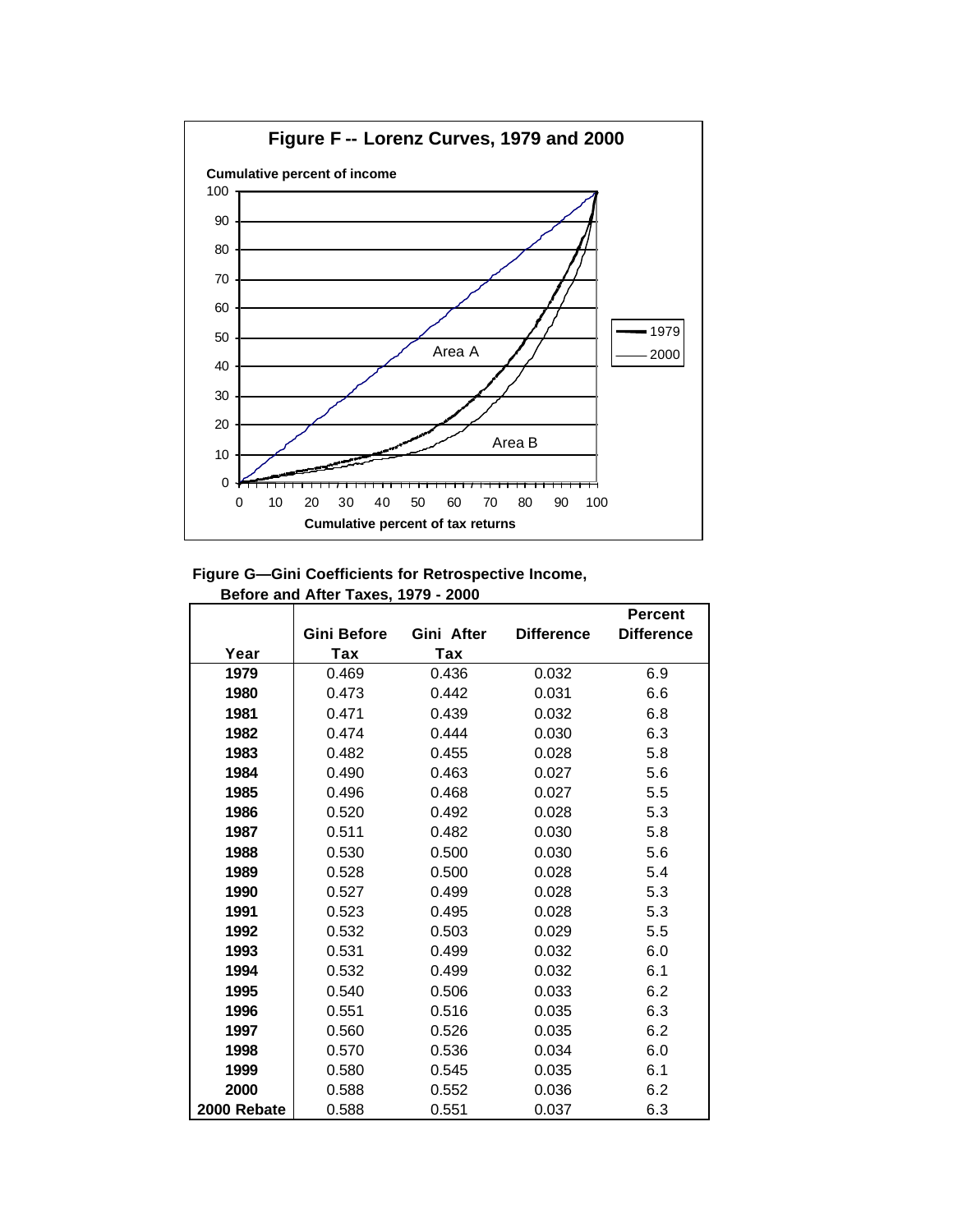| Year | 0.10%     | 0.25%   | 0.50%   | Top 1%  | Top 5%  | Top 10% | Top 20% | Top 40% | Top 60% | Top 80% |
|------|-----------|---------|---------|---------|---------|---------|---------|---------|---------|---------|
| 1979 | 233,539   | 150,152 | 109,134 | 79,679  | 41,167  | 32,586  | 24,721  | 15,721  | 9,356   | 4,676   |
| 1980 | 278.456   | 171,202 | 119,955 | 85,498  | 44,570  | 35,496  | 26,862  | 17,002  | 10,106  | 5,008   |
| 1981 | 288,339   | 179,771 | 129,142 | 93,679  | 49,483  | 39,143  | 29,451  | 18,577  | 11,055  | 5,504   |
| 1982 | 317,728   | 191,470 | 134,595 | 97,376  | 51,914  | 41,237  | 31,016  | 19,342  | 11,637  | 5,857   |
| 1983 | 363,445   | 213,885 | 148,627 | 105,038 | 55,429  | 43,596  | 32,639  | 20,127  | 11,970  | 6,003   |
| 1984 | 411,066   | 235,191 | 161,954 | 114,370 | 59,420  | 46,258  | 34,543  | 21,179  | 12,607  | 6,306   |
| 1985 | 474,814   | 265,728 | 179,536 | 124,120 | 63,460  | 48,923  | 36,217  | 22,025  | 13,201  | 6,552   |
| 1986 | 609,216   | 342,917 | 216,071 | 147,688 | 68,347  | 52,034  | 38,131  | 23,059  | 13,605  | 6,673   |
| 1987 | 545,319   | 314,630 | 212,848 | 145,646 | 69,216  | 53,092  | 39,050  | 23,318  | 13,600  | 6,358   |
| 1988 | 701.904   | 387,814 | 250,835 | 161,795 | 73,442  | 55,524  | 40,405  | 24,072  | 14,104  | 6,589   |
| 1989 | 705.817   | 393,483 | 259,975 | 169,588 | 77,552  | 58,436  | 42,168  | 24,906  | 14,514  | 6,854   |
| 1990 | 722,864   | 416,116 | 269,015 | 174,721 | 80,408  | 60,630  | 43,689  | 25,929  | 15,090  | 7,095   |
| 1991 | 666,809   | 396,115 | 267,079 | 180,316 | 83,317  | 62,421  | 44,600  | 26,336  | 15,349  | 7,281   |
| 1992 | 786,865   | 455,489 | 302,436 | 197,080 | 87,389  | 65,295  | 46,339  | 27,380  | 15,970  | 7,612   |
| 1993 | 759,407   | 449,741 | 301,110 | 199,399 | 89,119  | 66,534  | 47,206  | 27,651  | 16,125  | 7,785   |
| 1994 | 791,410   | 468,447 | 311,544 | 210,742 | 93,186  | 69,118  | 48,979  | 28,429  | 16,658  | 8,051   |
| 1995 | 863,680   | 507,161 | 338,955 | 224,523 | 98,420  | 72,210  | 50,807  | 29,339  | 17,151  | 8,248   |
| 1996 | 1,005,314 | 563,882 | 371,158 | 246,277 | 103,489 | 75,574  | 52,915  | 30,443  | 17,749  | 8,421   |
| 1997 | 1.192,727 | 647,477 | 414,814 | 268,889 | 110,949 | 79,598  | 55,265  | 31,962  | 18,682  | 8,998   |
| 1998 | 1,343,653 | 723,767 | 469,602 | 301,513 | 120,262 | 84,904  | 58,228  | 33,373  | 19,603  | 9,569   |
| 1999 | 1,517,265 | 815,106 | 513,424 | 332,253 | 126,643 | 89,172  | 60,781  | 34,537  | 20,194  | 9,714   |
| 2000 | 1.696.322 | 902,317 | 554.335 | 354.035 | 134,134 | 93.715  | 63,451  | 36,014  | 21,065  | 10,200  |

**Table 1.-- Income Thresholds for Percentile Size-Classes, 1979-2000 (Whole dollars)**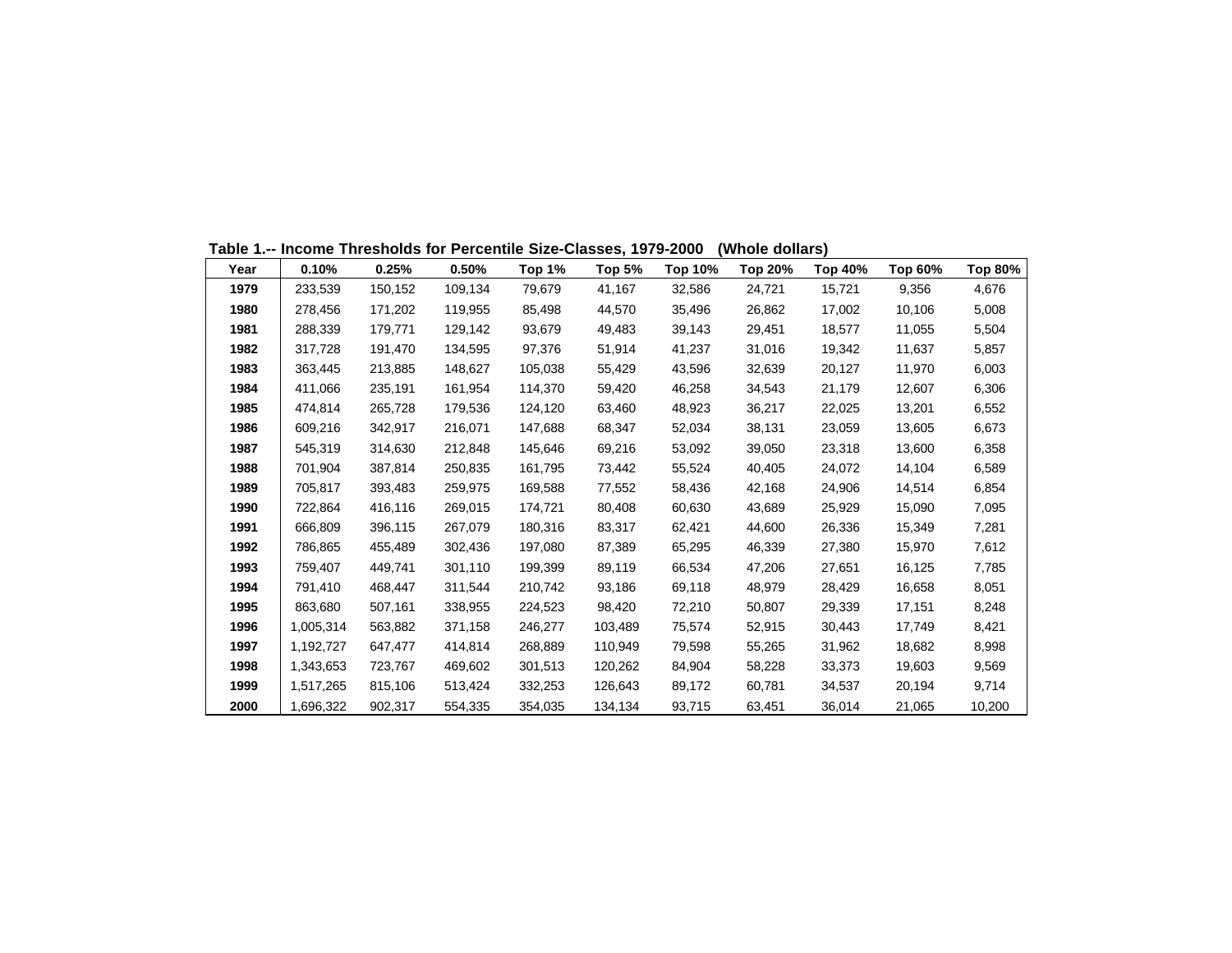|      | Table 2.--Constant Dollar Income Thresholds for Percentile Size-Classes, 1979-2000 |         |         |         |               |                |         |         |         | (Whole 1982-84 = 100 dollars) |
|------|------------------------------------------------------------------------------------|---------|---------|---------|---------------|----------------|---------|---------|---------|-------------------------------|
| Year | 0.10%                                                                              | 0.25%   | 0.50%   | Top 1%  | <b>Top 5%</b> | <b>Top 10%</b> | Top 20% | Top 40% | Top 60% | Top 80%                       |
| 1979 | 321,679                                                                            | 206,821 | 150,322 | 109,751 | 56,704        | 44,884         | 34,051  | 21,654  | 12,887  | 6,441                         |
| 1980 | 337,932                                                                            | 207,769 | 145,576 | 103,760 | 54,090        | 43,078         | 32,600  | 20,633  | 12,265  | 6,078                         |
| 1981 | 317,205                                                                            | 197,768 | 142,070 | 103.057 | 54,437        | 43,062         | 32,399  | 20,437  | 12,162  | 6,055                         |
| 1982 | 329,252                                                                            | 198,415 | 139,477 | 100,908 | 53,797        | 42,733         | 32,141  | 20,044  | 12,059  | 6,069                         |
| 1983 | 364,905                                                                            | 214,744 | 149,224 | 105,460 | 55,652        | 43,771         | 32,770  | 20,208  | 12,018  | 6,027                         |
| 1984 | 395,636                                                                            | 226,363 | 155,875 | 110,077 | 57,190        | 44,522         | 33,246  | 20,384  | 12,134  | 6,069                         |
| 1985 | 441,277                                                                            | 246,959 | 166,855 | 115,353 | 58,978        | 45,467         | 33,659  | 20,469  | 12,269  | 6,089                         |
| 1986 | 555,854                                                                            | 312,880 | 197,145 | 134,752 | 62,360        | 47,476         | 34,791  | 21,039  | 12,413  | 6,089                         |
| 1987 | 480,034                                                                            | 276,963 | 187,366 | 128,210 | 60,930        | 46,736         | 34,375  | 20,526  | 11,972  | 5,597                         |
| 1988 | 593,325                                                                            | 327,822 | 212,033 | 136,767 | 62,081        | 46,935         | 34,155  | 20,348  | 11,922  | 5,570                         |
| 1989 | 569,207                                                                            | 317,325 | 209,657 | 136,765 | 62,542        | 47,126         | 34,006  | 20,085  | 11,705  | 5,527                         |
| 1990 | 553,071                                                                            | 318,375 | 205,826 | 133,681 | 61,521        | 46,389         | 33,427  | 19,839  | 11,546  | 5,428                         |
| 1991 | 489,581                                                                            | 290,833 | 196,093 | 132,391 | 61,173        | 45,830         | 32,746  | 19,336  | 11,269  | 5,346                         |
| 1992 | 560,845                                                                            | 324,654 | 215,564 | 140,470 | 62,287        | 46,540         | 33,029  | 19,515  | 11,383  | 5,426                         |
| 1993 | 525,541                                                                            | 311,239 | 208,381 | 137,992 | 61,674        | 46,044         | 32,669  | 19,136  | 11,159  | 5,388                         |
| 1994 | 534,015                                                                            | 316,091 | 210,219 | 142,201 | 62,879        | 46,638         | 33,049  | 19,183  | 11,240  | 5,433                         |
| 1995 | 566,719                                                                            | 332,783 | 222,411 | 147,325 | 64,580        | 47,382         | 33,338  | 19,251  | 11,254  | 5,412                         |
| 1996 | 640,736                                                                            | 359,389 | 236,557 | 156,964 | 65,959        | 48,167         | 33,725  | 19,403  | 11,312  | 5,367                         |
| 1997 | 743,132                                                                            | 403,412 | 258,451 | 167,532 | 69,127        | 49,594         | 34,433  | 19,914  | 11,640  | 5,606                         |
| 1998 | 824,327                                                                            | 444,029 | 288,099 | 187,859 | 74,930        | 52,900         | 36,279  | 20,793  | 12,214  | 5,962                         |
| 1999 | 910,723                                                                            | 489,259 | 308,178 | 207,011 | 78,905        | 55,559         | 37,870  | 21,518  | 12,582  | 6,052                         |
| 2000 | 985,088                                                                            | 523,994 | 321,913 | 205,595 | 77,894        | 54,422         | 36,847  | 20,914  | 12,233  | 5,923                         |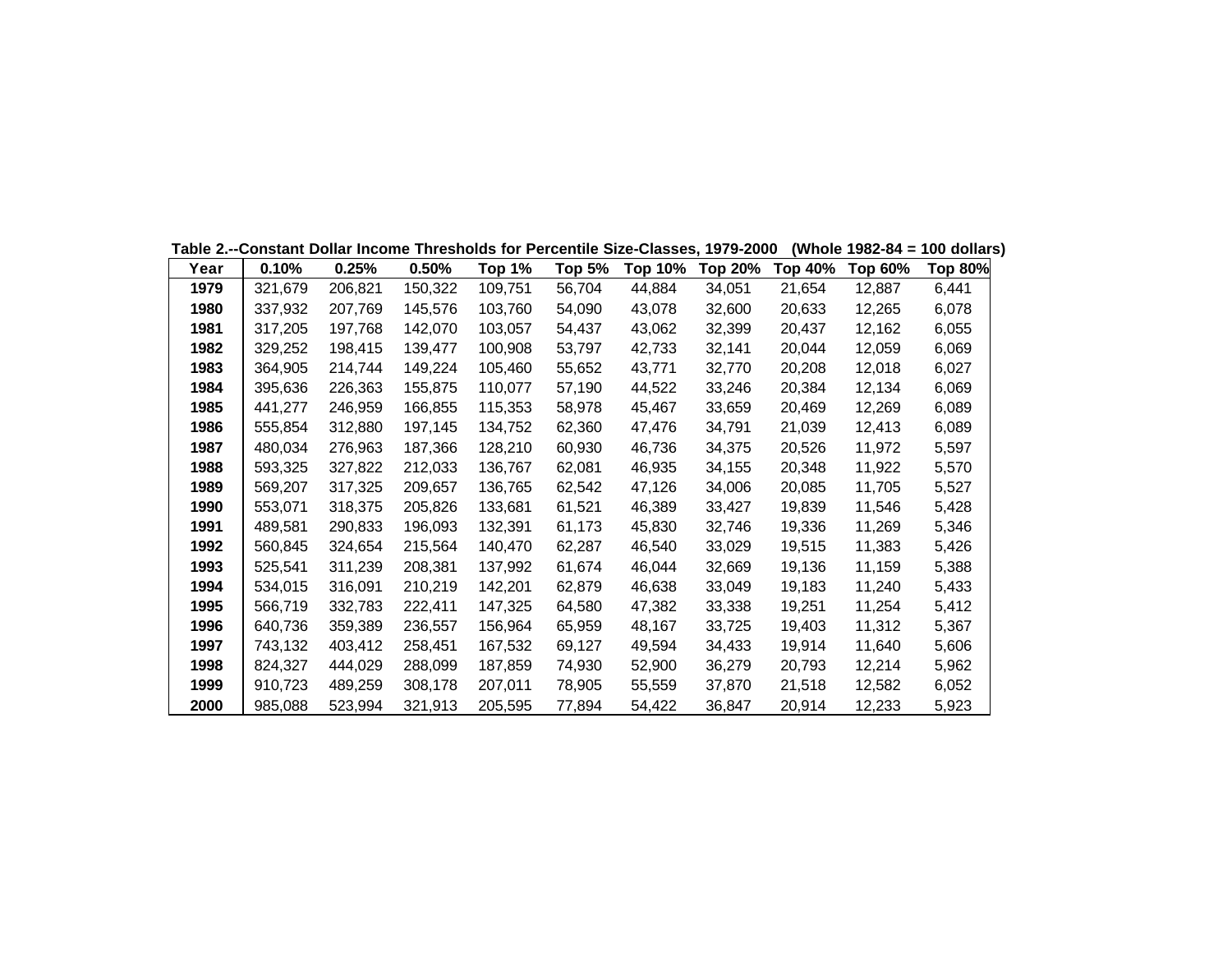| Year | Top 0.1% | $0.1 - 1%$ | $1 - 5%$ | 5-10% | 10-20% | 20-40% | 40-60% | 60-80% | <b>Low 20%</b> |
|------|----------|------------|----------|-------|--------|--------|--------|--------|----------------|
| 1979 | 3.28     | 6.30       | 12.60    | 10.89 | 16.94  | 23.91  | 14.82  | 8.37   | 2.89           |
| 1980 | 3.64     | 6.45       | 12.46    | 10.88 | 16.94  | 23.83  | 14.71  | 8.28   | 2.83           |
| 1981 | 3.41     | 6.29       | 12.59    | 10.99 | 17.07  | 23.79  | 14.68  | 8.28   | 2.90           |
| 1982 | 3.91     | 6.28       | 12.46    | 10.94 | 17.00  | 23.71  | 14.49  | 8.29   | 2.91           |
| 1983 | 4.30     | 6.58       | 12.68    | 10.98 | 16.93  | 23.38  | 14.24  | 8.06   | 2.84           |
| 1984 | 5.05     | 6.74       | 12.78    | 10.93 | 16.76  | 23.04  | 14.02  | 7.90   | 2.77           |
| 1985 | 5.05     | 7.13       | 12.96    | 10.99 | 16.71  | 22.81  | 13.82  | 7.80   | 2.73           |
| 1986 | 7.22     | 8.03       | 13.16    | 10.72 | 16.13  | 21.79  | 13.12  | 7.30   | 2.56           |
| 1987 | 4.92     | 7.83       | 13.49    | 11.14 | 16.82  | 22.62  | 13.47  | 7.34   | 2.38           |
| 1988 | 6.69     | 8.68       | 13.53    | 10.91 | 16.22  | 21.75  | 12.93  | 7.07   | 2.22           |
| 1989 | 5.98     | 8.62       | 13.80    | 11.10 | 16.43  | 21.85  | 12.91  | 7.09   | 2.24           |
| 1990 | 5.77     | 8.67       | 13.81    | 11.11 | 16.48  | 21.86  | 12.98  | 7.08   | 2.26           |
| 1991 | 5.02     | 8.37       | 14.17    | 11.33 | 16.70  | 21.97  | 13.02  | 7.13   | 2.29           |
| 1992 | 5.86     | 8.94       | 14.18    | 11.15 | 16.37  | 21.50  | 12.72  | 6.97   | 2.30           |
| 1993 | 5.66     | 8.73       | 14.31    | 11.22 | 16.50  | 21.52  | 12.75  | 6.99   | 2.31           |
| 1994 | 5.59     | 8.77       | 14.44    | 11.29 | 16.48  | 21.45  | 12.66  | 6.99   | 2.32           |
| 1995 | 6.03     | 9.11       | 14.62    | 11.31 | 16.33  | 21.11  | 12.41  | 6.84   | 2.24           |
| 1996 | 7.04     | 9.51       | 14.78    | 11.18 | 16.00  | 20.62  | 12.09  | 6.64   | 2.14           |
| 1997 | 8.01     | 9.94       | 14.90    | 11.00 | 15.63  | 20.07  | 11.80  | 6.50   | 2.14           |
| 1998 | 8.69     | 10.38      | 15.15    | 10.97 | 15.37  | 19.54  | 11.41  | 6.36   | 2.14           |
| 1999 | 9.48     | 10.84      | 15.29    | 10.84 | 15.10  | 19.13  | 11.12  | 6.16   | 2.04           |
| 2000 | 10.49    | 11.09      | 15.25    | 10.72 | 14.85  | 18.69  | 10.87  | 6.03   | 2.02           |

**Table 3.--Income Shares by Percentile Size-Classes, 1979-2000 (Percentages)**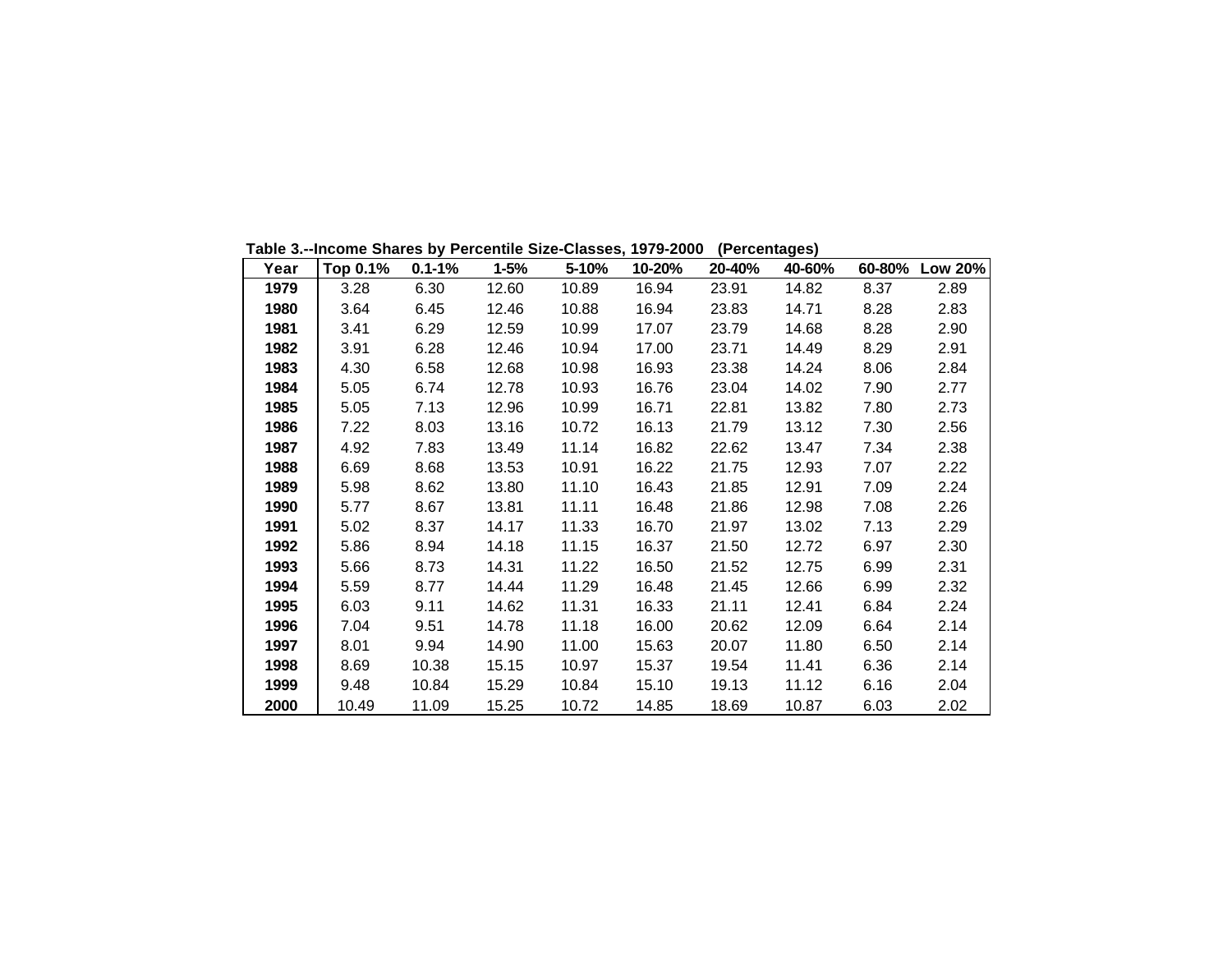**Table 4.--Tax Shares by Percentile Size-Classes, 1979-2000 (Percentages)**

| Year        | Top 0.1% | $0.1 - 1%$ | $1 - 5%$ | 5-10% | 10-20% | 20-40% | 40-60% | 60-80% | <b>Low 20%</b> |
|-------------|----------|------------|----------|-------|--------|--------|--------|--------|----------------|
| 1979        | 7.38     | 12.37      | 17.53    | 12.54 | 17.00  | 20.25  | 9.71   | 3.07   | 0.16           |
| 1980        | 6.20     | 11.69      | 17.68    | 12.77 | 17.39  | 20.66  | 10.04  | 3.27   | 0.31           |
| 1981        | 6.28     | 11.14      | 17.59    | 12.92 | 17.62  | 20.76  | 9.99   | 3.39   | 0.31           |
| 1982        | 7.37     | 11.62      | 17.02    | 12.57 | 17.19  | 20.74  | 9.70   | 3.42   | 0.36           |
| 1983        | 8.51     | 11.88      | 16.91    | 12.51 | 16.82  | 20.18  | 9.52   | 3.31   | 0.35           |
| 1984        | 9.42     | 11.99      | 16.94    | 12.47 | 16.51  | 19.56  | 9.38   | 3.33   | 0.39           |
| 1985        | 9.50     | 12.55      | 16.97    | 12.51 | 16.32  | 19.28  | 9.22   | 3.28   | 0.37           |
| 1986        | 11.97    | 13.40      | 17.01    | 11.81 | 15.69  | 18.17  | 8.70   | 2.95   | 0.31           |
| 1987        | 10.20    | 14.13      | 18.59    | 12.35 | 15.71  | 17.92  | 8.13   | 2.59   | 0.35           |
| 1988        | 12.48    | 14.68      | 18.09    | 11.72 | 15.22  | 17.26  | 7.72   | 2.49   | 0.31           |
| 1989        | 10.57    | 14.25      | 18.73    | 11.93 | 15.71  | 18.02  | 7.92   | 2.53   | 0.30           |
| 1990        | 10.31    | 14.40      | 18.44    | 11.83 | 16.05  | 18.03  | 8.09   | 2.49   | 0.32           |
| 1991        | 9.94     | 14.11      | 18.88    | 12.09 | 16.19  | 18.23  | 7.84   | 2.40   | 0.28           |
| 1992        | 11.77    | 14.97      | 18.68    | 11.78 | 15.46  | 17.46  | 7.40   | 2.23   | 0.26           |
| 1993        | 12.67    | 15.65      | 18.53    | 11.95 | 14.84  | 16.92  | 7.12   | 2.09   | 0.23           |
| 1994        | 12.45    | 15.63      | 18.82    | 12.00 | 14.94  | 16.77  | 7.02   | 2.09   | 0.23           |
| 1995        | 13.39    | 16.17      | 18.73    | 11.97 | 14.55  | 16.27  | 6.70   | 2.00   | 0.23           |
| 1996        | 14.88    | 16.74      | 18.74    | 11.60 | 14.01  | 15.53  | 6.39   | 1.88   | 0.22           |
| 1997        | 15.39    | 17.30      | 18.75    | 11.44 | 13.72  | 15.00  | 6.30   | 1.86   | 0.24           |
| 1998        | 16.33    | 17.37      | 19.28    | 11.48 | 13.20  | 14.30  | 5.92   | 1.87   | 0.25           |
| 1999        | 17.33    | 17.71      | 19.62    | 11.21 | 12.88  | 13.60  | 5.66   | 1.74   | 0.23           |
| 2000        | 18.70    | 17.60      | 19.40    | 11.02 | 12.64  | 13.18  | 5.51   | 1.71   | 0.24           |
| 2000 Rebate | 19.44    | 18.24      | 19.88    | 11.09 | 12.43  | 12.44  | 4.85   | 1.39   | 0.23           |